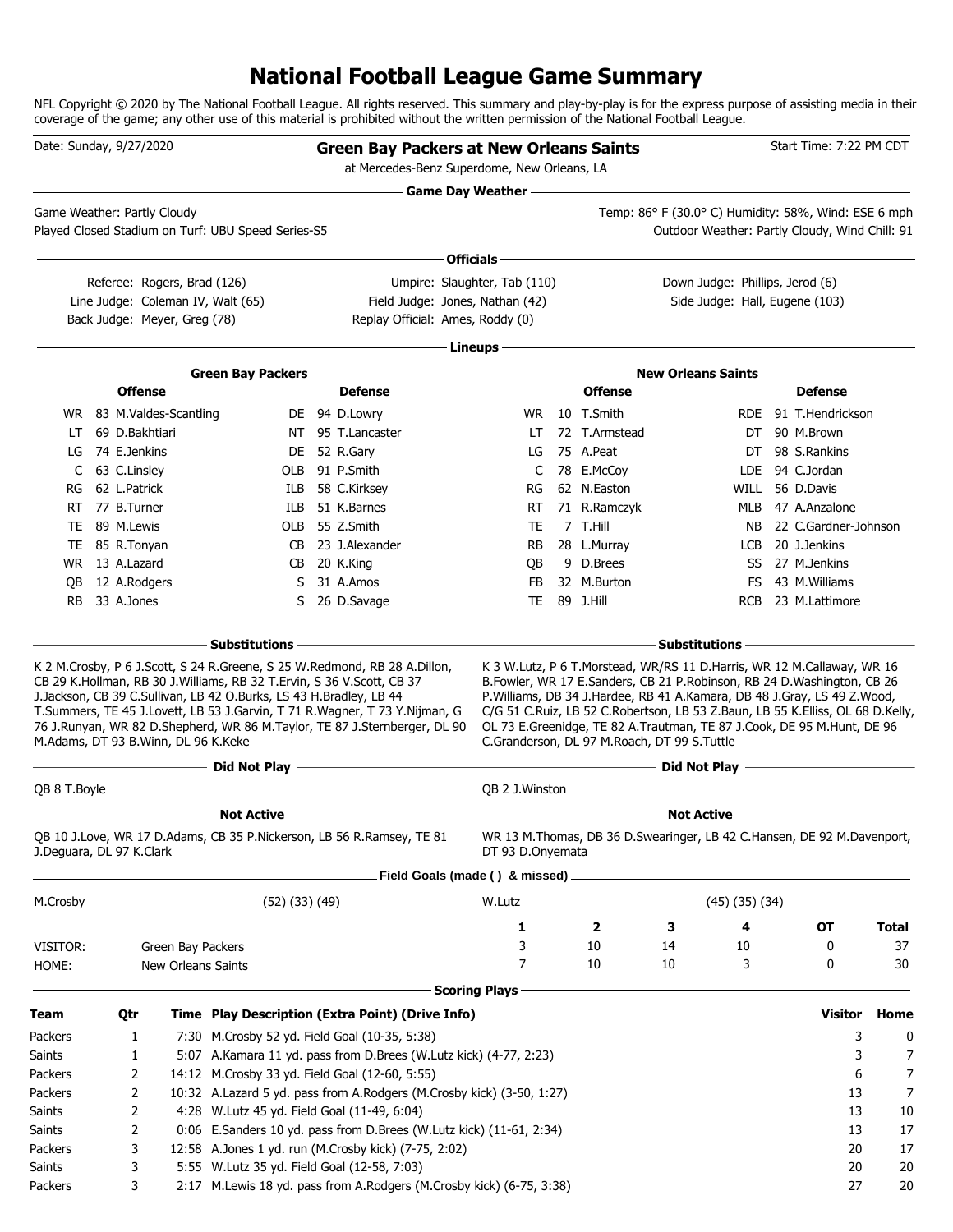# **National Football League Game Summary**

NFL Copyright © 2020 by The National Football League. All rights reserved. This summary and play-by-play is for the express purpose of assisting media in their coverage of the game; any other use of this material is prohibited without the written permission of the National Football League.

| Saints               |  | $0:33$ A.Kamara 52 yd. pass from D.Brees (W.Lutz kick) $(3-75, 1:44)$   |            | 27 |
|----------------------|--|-------------------------------------------------------------------------|------------|----|
| Packers              |  | 8:47 M.Crosby 49 yd. Field Goal (7-26, 3:32)                            | 30         | 27 |
| Packers              |  | 2:00 R. Tonyan 1 yd. pass from A. Rodgers (M. Crosby kick) (7-64, 4:36) |            | 27 |
| <b>Saints</b>        |  | 0:32 W. Lutz 34 yd. Field Goal (9-59, 1:28)                             |            | 30 |
| Paid Attendance: 748 |  |                                                                         | Time: 4:11 |    |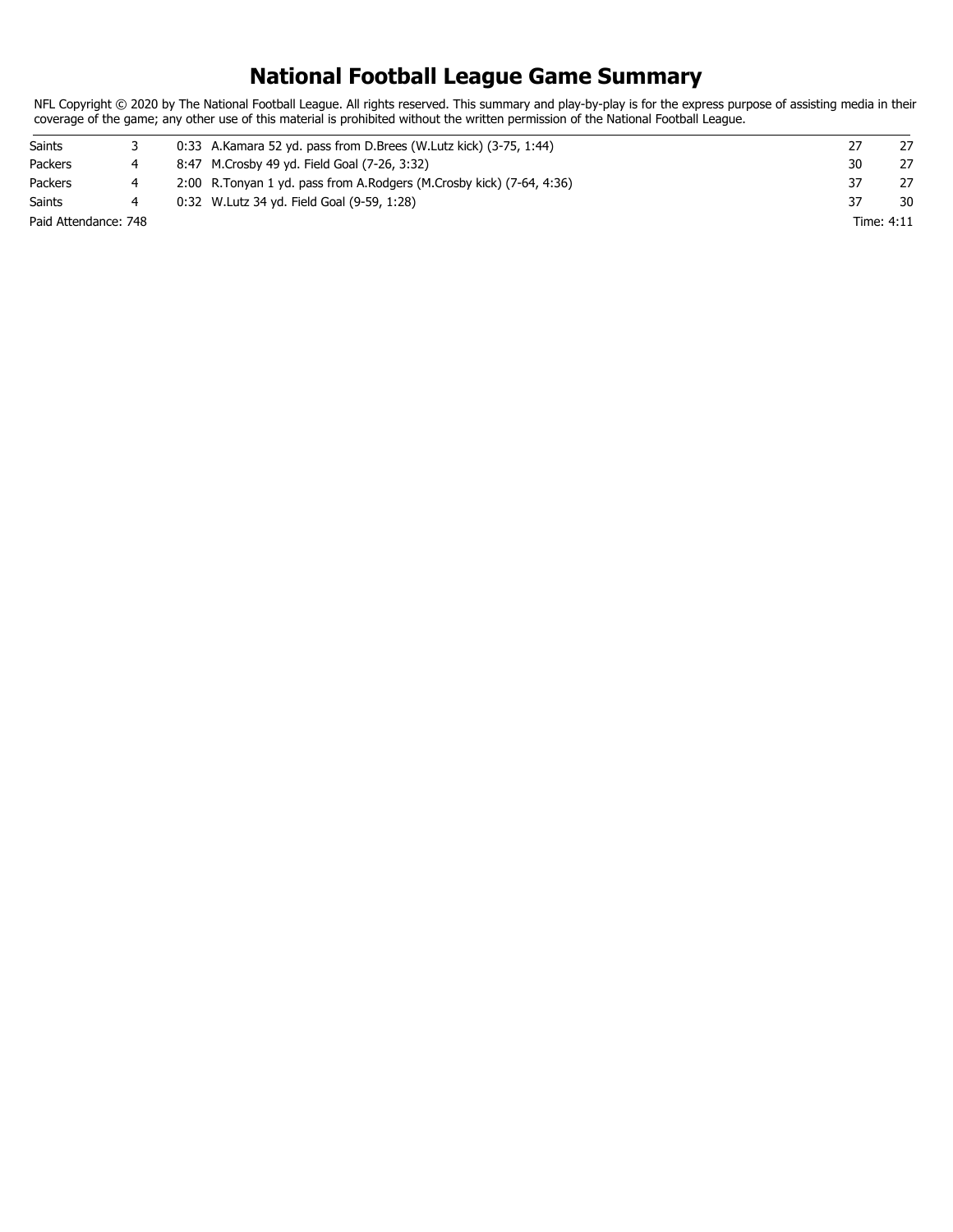# **Final Individual Statistics**

| <b>Green Bay Packers</b>                    |     |                |                         |              |             |                  |                    |                     |    |                        |           | <b>New Orleans Saints</b> |                  |            |                |             |                  |
|---------------------------------------------|-----|----------------|-------------------------|--------------|-------------|------------------|--------------------|---------------------|----|------------------------|-----------|---------------------------|------------------|------------|----------------|-------------|------------------|
| <b>RUSHING</b>                              |     |                | <b>ATT</b>              | <b>YDS</b>   | <b>AVG</b>  | LG               | TD                 | <b>RUSHING</b>      |    |                        |           |                           | <b>ATT</b>       | <b>YDS</b> | <b>AVG</b>     | LG          | <b>TD</b>        |
| A.Jones                                     |     |                | 16                      | 69           | 4.3         | 19               | 1                  | L.Murray            |    |                        |           |                           | 12               | 58         | 4.8            | 10          | 0                |
| J.Williams                                  |     |                | 6                       | 14           | 2.3         | 6                | 0                  | A.Kamara            |    |                        |           |                           | 6                | 58         | 9.7            | 49          | 0                |
| A.Rodgers                                   |     |                | 2                       | 12           | 6.0         | 13               | 0                  | T.Hill              |    |                        |           |                           | 2                | 6          | 3.0            | 8           | 0                |
| T.Ervin                                     |     |                | 1                       | 5            | 5.0         | 5                | 0                  |                     |    |                        |           |                           |                  |            |                |             |                  |
| A.Lazard                                    |     |                | 1                       | $-2$         | -2.0        | $-2$             | 0                  |                     |    |                        |           |                           |                  |            |                |             |                  |
| Total                                       |     |                | 26                      | 98           | 3.8         | 19               | 1                  | Total               |    |                        |           |                           | 20               | 122        | 6.1            | 49          | 0                |
| <b>PASSING</b>                              | ATT | <b>CMP</b>     | <b>YDS</b>              | SK/YD        | TD          | LG IN            | RT                 | <b>PASSING</b>      |    |                        | ATT       | <b>CMP</b>                | YDS              | SK/YD TD   |                | ΙN<br>LG    | RT               |
| A.Rodgers                                   | 32  | 21             | 283                     | 1/12         | 3<br>72     |                  | $0$ 124.9          | D.Brees             |    |                        | 36        | 29                        | 288              | 2/13       | 3              | 52<br>0     | 127.8            |
| Total                                       | 32  | 21             | 283                     | 1/12         | 3<br>72     |                  | 0 124.9            | Total               |    |                        | 36        | 29                        | 288              | 2/13       | 3              | 52<br>0     | 127.8            |
| <b>PASS RECEIVING</b>                       |     | <b>TAR</b>     | <b>REC</b>              | <b>YDS</b>   | <b>AVG</b>  | LG               | TD                 |                     |    | <b>PASS RECEIVING</b>  |           | <b>TAR</b>                | <b>REC</b>       | <b>YDS</b> | <b>AVG</b>     | LG          | <b>TD</b>        |
| A.Lazard                                    |     | 8              | 6                       | 146          | 24.3        | 72               | 1                  | A.Kamara            |    |                        |           | 14                        | 13               | 139        | 10.7           | 52          | $\overline{2}$   |
| R.Tonyan                                    |     | 5              | 5                       | 50           | 10.0        | 16               | 1                  | E.Sanders           |    |                        |           | 5                         | 4                | 56         | 14.0           | 18          | 1                |
| J.Sternberger                               |     | 3              | 3                       | 36           | 12.0        | 23               | 0                  | T.Smith             |    |                        |           | 6                         | 4                | 42         | 10.5           | 19          | 0                |
| A.Jones                                     |     | 4              | 2                       | 17           | 8.5         | 12               | 0                  | J.Cook              |    |                        |           | 3                         | 2                | 21         | 10.5           | 13          | 0                |
| T.Ervin                                     |     | 2              | $\overline{2}$          | 8            | 4.0         | 5                | 0                  | A.Trautman          |    |                        |           | $\overline{2}$            | $\overline{2}$   | 17         | 8.5            | 10          | 0                |
| M.Lewis                                     |     | 2              | 1                       | 18           | 18.0        | 18               | 1                  | D.Harris            |    |                        |           | 3                         | $\overline{2}$   | 5          | 2.5            | 3           | 0                |
| M.Valdes-Scantling                          |     | 4              | 1                       | 5            | 5.0         | 5                | 0                  | L.Murray            |    |                        |           | 1                         | 1                | 7          | 7.0            | 7           | 0                |
| J.Williams                                  |     | 1              | 1                       | 3            | 3.0         | 3                | 0                  | T.Hill              |    |                        |           | 1                         | 1                | 1          | 1.0            | 1           | 0                |
| D.Shepherd                                  |     | 1              | 0                       | 0            | 0.0         | 0                | 0                  |                     |    |                        |           |                           |                  |            |                |             |                  |
| Total                                       |     | 30             | 21                      | 283          | 13.5        | 72               | 3                  | Total               |    |                        |           | 35                        | 29               | 288        | 9.9            | 52          | 3                |
| <b>INTERCEPTIONS</b>                        |     |                | <b>NO</b>               | <b>YDS</b>   | <b>AVG</b>  | LG               | TD                 |                     |    | <b>INTERCEPTIONS</b>   |           |                           | <b>NO</b>        | <b>YDS</b> | <b>AVG</b>     | LG          | <b>TD</b>        |
| Total                                       |     |                | 0                       | 0            | 0           | 0                | 0                  | Total               |    |                        |           |                           | 0                | 0          | 0              | 0           | 0                |
| <b>PUNTING</b>                              | NO  | <b>YDS</b>     | AVG                     | <b>NET</b>   | TВ          | <b>IN20</b>      | LG                 | <b>PUNTING</b>      |    |                        | <b>NO</b> | <b>YDS</b>                | <b>AVG</b>       | NET        | ΤB             | <b>IN20</b> | LG               |
| J.Scott                                     | 1   | 38             | 38.0                    | 24.0         | 0           | 0                | 38                 | T.Morstead          |    |                        | 3         | 115                       | 38.3             | 38.3       | 0              | 0           | 46               |
| Total                                       | 1   | 38             | 38.0                    | 24.0         | 0           | 0                | 38                 | Total               |    |                        | 3         | 115                       | 38.3             | 38.3       | 0              | 0           | 46               |
| <b>PUNT RETURNS</b>                         |     | <b>NO</b>      | <b>YDS</b>              | <b>AVG</b>   | FC          | LG               | TD                 | <b>PUNT RETURNS</b> |    |                        |           | <b>NO</b>                 | <b>YDS</b>       | <b>AVG</b> | FC             | LG          | <b>TD</b>        |
| T.Ervin                                     |     | 0              | 0                       | 0.0          | 3           | 0                | $\mathbf 0$        | D.Harris            |    |                        |           | 1                         | 14               | 14.0       | 0              | 14          | $\mathbf 0$      |
| Total                                       |     | 0              | 0                       | 0.0          | 3           | 0                | 0                  | Total               |    |                        |           | 1                         | 14               | 14.0       | 0              | 14          | 0                |
| <b>KICKOFF RETURNS</b>                      |     | <b>NO</b>      | <b>YDS</b>              | <b>AVG</b>   | FC          | LG               | TD                 |                     |    | <b>KICKOFF RETURNS</b> |           | <b>NO</b>                 | <b>YDS</b>       | AVG        | FC             | LG          | <b>TD</b>        |
| T.Ervin                                     |     | 2              | 30                      | 15.0         | 0           | 17               | 0                  | D.Harris            |    |                        |           | 3                         | 78               | 26.0       | 0              | 30          | $\boldsymbol{0}$ |
| [OUT OF BOUNDS]                             |     | $\mathbf{1}$   | $\overline{\mathbf{0}}$ | 0.0          | 0           | $\boldsymbol{0}$ | 0                  | [TOUCHBACK]         |    |                        |           | 5                         | $\boldsymbol{0}$ | 0.0        | $\Omega$       | $\Omega$    | $\Omega$         |
| [TOUCHBACK]                                 |     | 4              | 0                       | 0.0          | 0           | 0                | 0                  |                     |    |                        |           |                           |                  |            |                |             |                  |
| Total                                       |     | $\overline{2}$ | 30                      | 15.0         | 0           | 17               | 0                  | Total               |    |                        |           | 3                         | 78               | 26.0       | 0              | 30          | 0                |
| <b>Green Bay Packers</b>                    |     |                |                         |              |             |                  |                    |                     |    |                        |           |                           |                  |            |                |             |                  |
| <b>FUMBLES</b>                              |     |                |                         | <b>FUM</b>   | <b>LOST</b> |                  | <b>OWN-REC YDS</b> |                     | TD | <b>FORCED</b>          |           | <b>OPP-REC</b>            | <b>YDS</b>       | TD         | <b>OUT-BDS</b> |             |                  |
| Z.Smith                                     |     |                |                         | 0            | 0           |                  | 0                  | 0                   | 0  | $\mathbf{1}$           |           | $\mathbf{1}$              | 0                | 0          |                | 0           |                  |
| O.Burks                                     |     |                |                         | 0            | 0           |                  | 0                  | 0                   | 0  | 1                      |           | 0                         | 0                | 0          |                | 0           |                  |
| K.Keke                                      |     |                |                         | 0            | 0           |                  | 0                  | 0                   | 0  | 1                      |           | 0                         | 0                | 0          |                | 0           |                  |
| Total                                       |     |                |                         | $\mathbf{0}$ | 0           |                  | 0                  | 0                   | 0  | 3                      |           | 1                         | 0                | 0          |                | 0           |                  |
| <b>New Orleans Saints</b><br><b>FUMBLES</b> |     |                |                         |              | FUM LOST    |                  | <b>OWN-REC YDS</b> |                     | TD | <b>FORCED</b>          |           | <b>OPP-REC</b>            | <b>YDS</b>       | TD         | <b>OUT-BDS</b> |             |                  |
| D.Brees                                     |     |                |                         | 1            | 0           |                  | 0                  | 0                   | 0  | 0                      |           | 0                         | 0                | 0          |                | 0           |                  |
| D.Harris                                    |     |                |                         | 1            | 0           |                  | 0                  | 0                   | 0  | 0                      |           | 0                         | 0                | 0          |                | 0           |                  |
| T.Hill                                      |     |                |                         | $\mathbf{1}$ | 1           |                  | 0                  | 0                   | 0  | 0                      |           | 0                         | 0                | 0          |                | 0           |                  |
| J.Gray                                      |     |                |                         | 0            | 0           |                  | 1                  | 0                   | 0  | 0                      |           | 0                         | 0                | 0          |                | 0           |                  |
| A.Peat                                      |     |                |                         | 0            | 0           |                  | 1                  | 0                   | 0  | 0                      |           | 0                         | 0                | 0          |                | 0           |                  |
| Total                                       |     |                |                         | 3            | 1           |                  | $\overline{2}$     | 0                   | 0  | 0                      |           | 0                         | 0                | 0          |                | 0           |                  |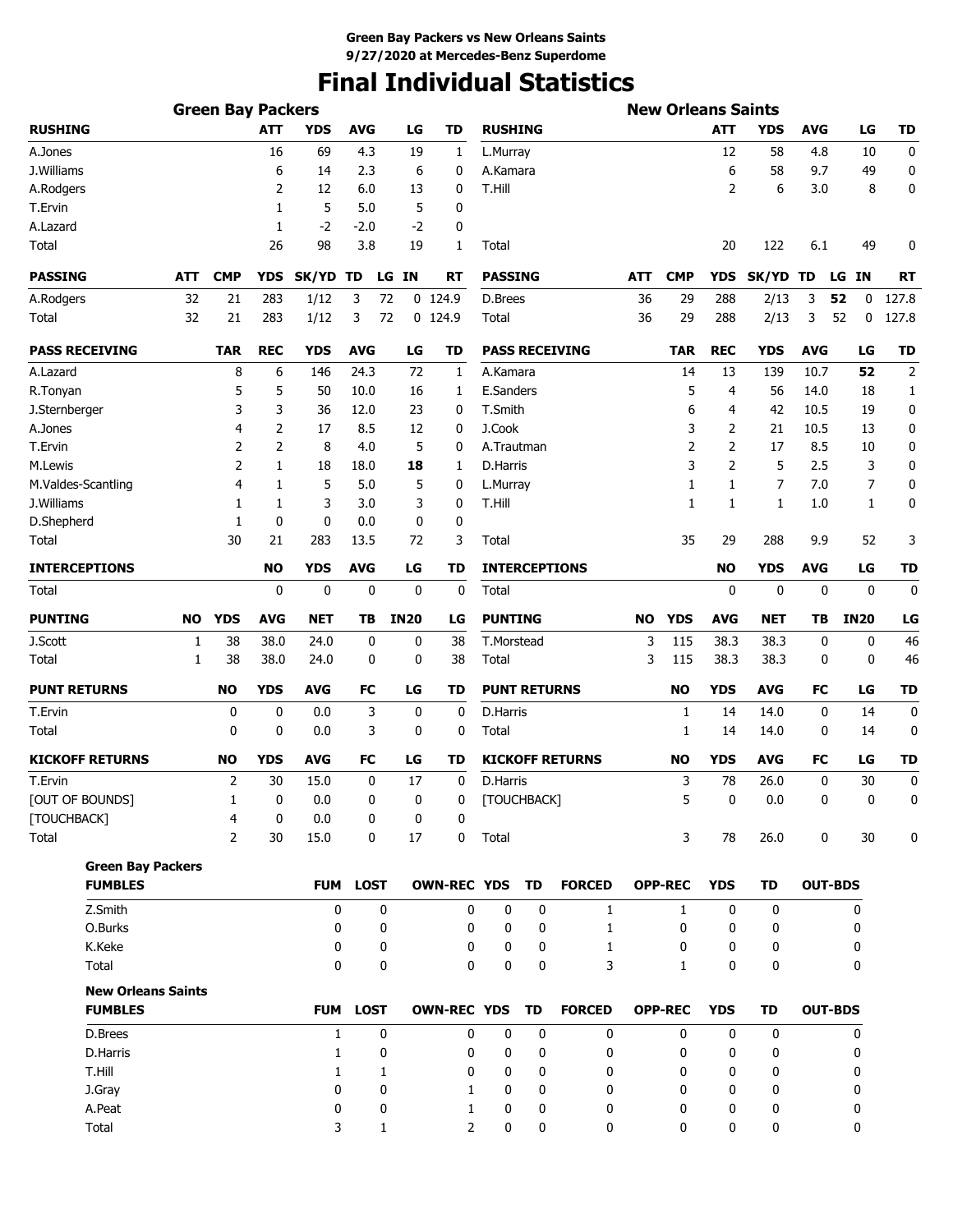# **Final Team Statistics**

|                                                      | <b>Visitor</b> | Home          |
|------------------------------------------------------|----------------|---------------|
|                                                      | <b>Packers</b> | <b>Saints</b> |
| <b>TOTAL FIRST DOWNS</b>                             | 24             | 21            |
| By Rushing                                           | 6              | 5             |
| By Passing                                           | 14             | 14            |
| <b>By Penalty</b>                                    | 4              | 2             |
| THIRD DOWN EFFICIENCY                                | 5-11-45%       | 5-11-45%      |
| <b>FOURTH DOWN EFFICIENCY</b>                        | $1 - 2 - 50%$  | 1-1-100%      |
| <b>TOTAL NET YARDS</b>                               | 369            | 397           |
| Total Offensive Plays (inc. times thrown passing)    | 59             | 58            |
| Average gain per offensive play                      | 6.3            | 6.8           |
| <b>NET YARDS RUSHING</b>                             | 98             | 122           |
| <b>Total Rushing Plays</b>                           | 26             | 20            |
| Average gain per rushing play                        | 3.8            | 6.1           |
| Tackles for a loss-number and yards                  | $2 - 5$        | $1 - 2$       |
| <b>NET YARDS PASSING</b>                             | 271            | 275           |
| Times thrown - yards lost attempting to pass         | $1 - 12$       | $2 - 13$      |
| Gross yards passing                                  | 283            | 288           |
| <b>PASS ATTEMPTS-COMPLETIONS-HAD INTERCEPTED</b>     | $32 - 21 - 0$  | $36-29-0$     |
| Avg gain per pass play (inc.# thrown passing)        | 8.2            | 7.2           |
| <b>KICKOFFS Number-In End Zone-Touchbacks</b>        | $8 - 8 - 5$    | $7 - 4 - 4$   |
| <b>PUNTS Number and Average</b>                      | $1 - 38.0$     | $3 - 38.3$    |
| <b>Had Blocked</b>                                   | 0              | 0             |
| <b>FGs - PATs Had Blocked</b>                        | $0 - 0$        | $0 - 0$       |
| <b>Net Punting Average</b>                           | 24.0           | 38.3          |
| <b>TOTAL RETURN YARDAGE (Not Including Kickoffs)</b> | 0              | 14            |
| No. and Yards Punt Returns                           | $0-0$          | $1 - 14$      |
| No. and Yards Kickoff Returns                        | $2 - 30$       | $3 - 78$      |
| No. and Yards Interception Returns                   | $0 - 0$        | $0 - 0$       |
| <b>PENALTIES Number and Yards</b>                    | $2 - 10$       | 8-83          |
| <b>FUMBLES Number and Lost</b>                       | $0 - 0$        | $3 - 1$       |
| <b>TOUCHDOWNS</b>                                    | 4              | 3             |
| Rushing                                              | 1              | 0             |
| Passing                                              | 3              | 3             |
| <b>EXTRA POINTS Made-Attempts</b>                    | $4 - 4$        | $3 - 3$       |
| Kicking Made-Attempts                                | 4-4            | $3 - 3$       |
| <b>FIELD GOALS Made-Attempts</b>                     | $3 - 3$        | $3 - 3$       |
| <b>RED ZONE EFFICIENCY</b>                           | 4-5-80%        | 2-4-50%       |
| <b>GOAL TO GO EFFICIENCY</b>                         | 3-3-100%       | $0 - 0 - 0\%$ |
| <b>SAFETIES</b>                                      | 0              | 0             |
| <b>FINAL SCORE</b>                                   | 37             | 30            |
| TIME OF POSSESSION                                   | 31:40          | 28:20         |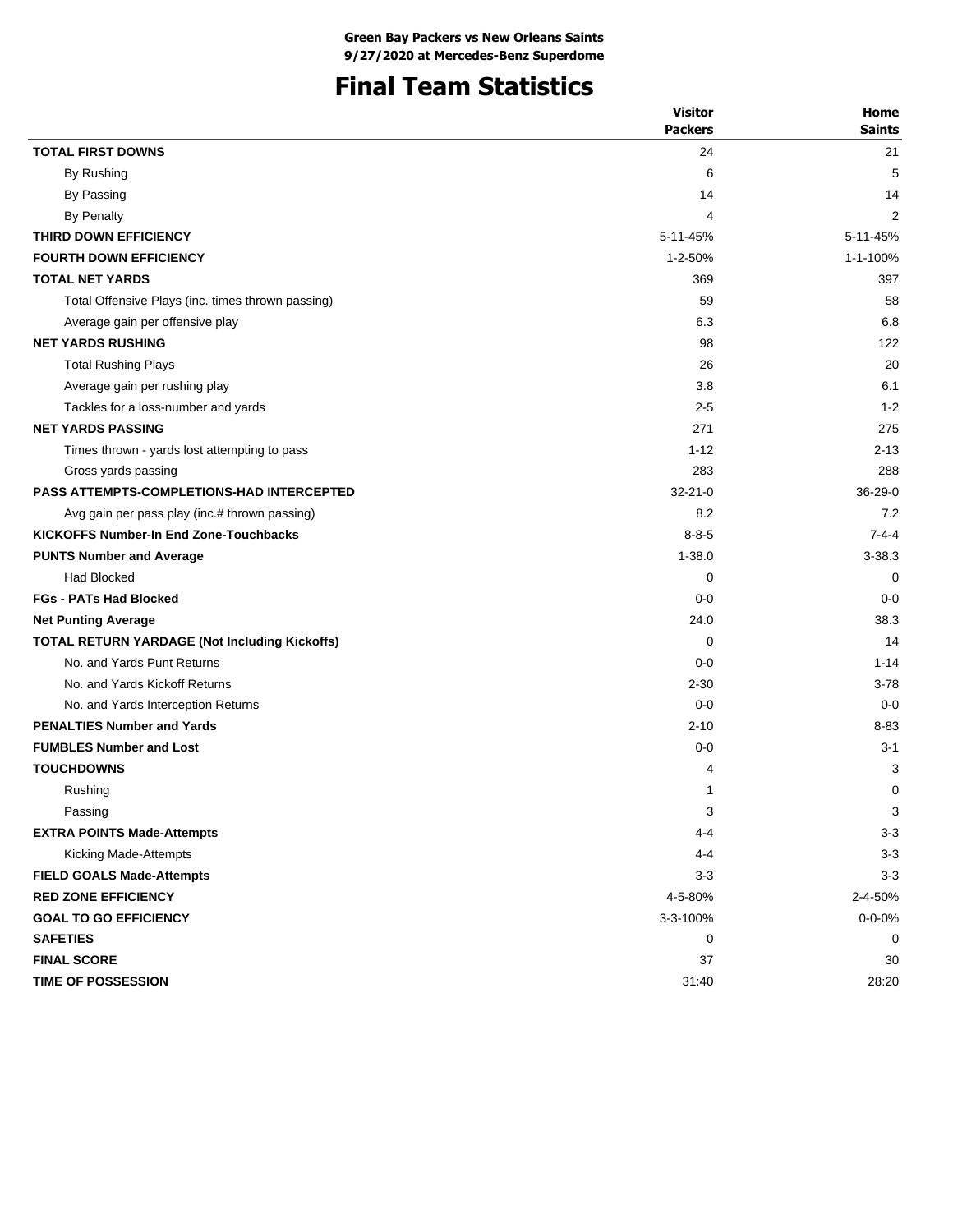# **Ball Possession And Drive Chart**

#### **Green Bay Packers**

| #  | Time<br>Recd | Time<br>Lost | <b>Time How Ball</b><br><b>Poss Obtained</b> | <b>Drive</b><br>Began | #<br><b>Play</b> | Yds<br>Gain | Yds<br>Pen | Net<br>Yds | 1st<br>Down | Last<br><b>Scrm</b> | <b>How Given</b><br>Up |
|----|--------------|--------------|----------------------------------------------|-----------------------|------------------|-------------|------------|------------|-------------|---------------------|------------------------|
|    | 13:08        | 7:30         | 5:38 Punt                                    | GB 31                 | 10               | 30          | 5          | 35         | 3           | <b>NO 34</b>        | <b>Field Goal</b>      |
| 2  | 5:07         | 14:12        | 5:55 Kickoff                                 | GB 25                 | 12               | 45          | 15         | 60         | 4           | * NO 15             | Field Goal             |
| 3  | 11:59        | 10:32        | 1:27 Punt                                    | 50                    | 3                | 50          | 0          | 50         |             | $*$ NO 5            | Touchdown              |
| 4  | 4:28         | 2:40         | 1:48 Kickoff                                 | <b>GB 22</b>          | 4                | 15          | 0          | 15         |             | GB 37               | Punt                   |
| 5  | 0:06         | 0:00         | 0:06 Kickoff                                 |                       | 0                | 0           | 0          | 0          | 0           |                     | End of Half            |
| 6  | 15:00        | 12:58        | 2:02 Kickoff                                 | GB 25                 | 7                | 75          | 0          | 75         | 2           | $*$ NO 1            | Touchdown              |
|    | 5:55         | 2:17         | 3:38 Kickoff                                 | GB 25                 | 6                | 56          | 19         | 75         | 4           | * NO 18             | Touchdown              |
| 8  | 0:33         | 13:07        | 2:26 Kickoff                                 | GB 25                 | 5                | 23          | 0          | 23         | 1           | GB 48               | Downs                  |
| 9  | 12:19        | 8:47         | 3:32 Fumble                                  | GB 43                 |                  | 26          | 0          | 26         | 2           | NO 31               | Field Goal             |
| 10 | 6:36         | 2:00         | 4:36 Punt                                    | GB 36                 |                  | 50          | 14         | 64         | 5           | $*$ NO 1            | Touchdown              |
| 11 | 0:32         | 0:00         | 0:32 Kickoff                                 | NO 43                 |                  | $-1$        | 0          | $-1$       | 0           | NO 43               | End of Game            |
|    |              |              |                                              | (339) Average GB 34   |                  |             |            |            |             |                     |                        |

| <b>New Orleans Saints</b> |  |
|---------------------------|--|
|---------------------------|--|

| #  | Time<br>Recd | Time<br>Lost |      | <b>Time How Ball</b><br><b>Poss Obtained</b> | <b>Drive</b><br>Began | #<br><b>Play</b> | Yds<br>Gain | Yds<br>Pen | Net<br>Yds | 1st<br>Down | Last<br>Scrm | <b>How Given</b><br>Up |
|----|--------------|--------------|------|----------------------------------------------|-----------------------|------------------|-------------|------------|------------|-------------|--------------|------------------------|
|    | 15:00        | 13:08        |      | 1:52 Kickoff                                 | <b>NO 25</b>          | 3                | 9           |            | 9          | 0           | NO 34        | Punt                   |
|    | 7:30         | 5:07         |      | 2:23 Kickoff                                 | <b>NO 23</b>          | 4                | 77          | 0          | 77         | 3           | $*$ GB 11    | Touchdown              |
| 3  | 14:12        | 11:59        |      | 2:13 Kickoff                                 | NO 25                 | 3                | -ი          |            | -6         | 0           | NO 19        | Punt                   |
| 4  | 10:32        | 4:28         |      | 6:04 Kickoff                                 | NO 25                 | 11               | 59          | $-10$      | 49         | 3           | GB 26        | <b>Field Goal</b>      |
| 5  | 2:40         | 0:06         |      | 2:34 Punt                                    | <b>NO 39</b>          | 11               | 56          | 5          | 61         | 5           | $*$ GB 10    | Touchdown              |
| 6  | 12:58        | 5:55         | 7:03 | Kickoff                                      | <b>NO 25</b>          | 12               | 63          | -5         | 58         | 4           | * GB 17      | Field Goal             |
|    | 2:17         | 0:33         |      | 1:44 Kickoff                                 | <b>NO 25</b>          | 3                | 70          | 5          | 75         | 3           | NO 48        | Touchdown              |
| 8  | 13:07        | 12:19        |      | $0:48$ Downs                                 | <b>GB 48</b>          |                  | 5           |            | 5          | 0           | GB 41        | Fumble                 |
| 9  | 8:47         | 6:36         |      | 2:11 Kickoff                                 | <b>NO 25</b>          | 3                | 5           |            | 5          | 0           | NO 30        | Punt                   |
| 10 | 2:00         | 0:32         |      | 1:28 Kickoff                                 | NO 25                 | 9                | 59          |            | 59         | 3           | * GB 16      | <b>Field Goal</b>      |

(289) Average NO 29

### **\* inside opponent's 20**

|                | Time of Possession by Quarter          | 1st                | 2nd   | 3rd  | 4th               | ΟТ | Total |
|----------------|----------------------------------------|--------------------|-------|------|-------------------|----|-------|
| <b>Visitor</b> | Green Bay Packers                      | 10:45              | 4:09  | 6:13 | 10:33             |    | 31:40 |
| Home           | New Orleans Saints                     | 4:15               | 10:51 | 8:47 | 4:27              |    | 28:20 |
|                | <b>Kickoff Drive No.-Start Average</b> | Packers: 5 - GB 24 |       |      | Saints: 8 - NO 25 |    |       |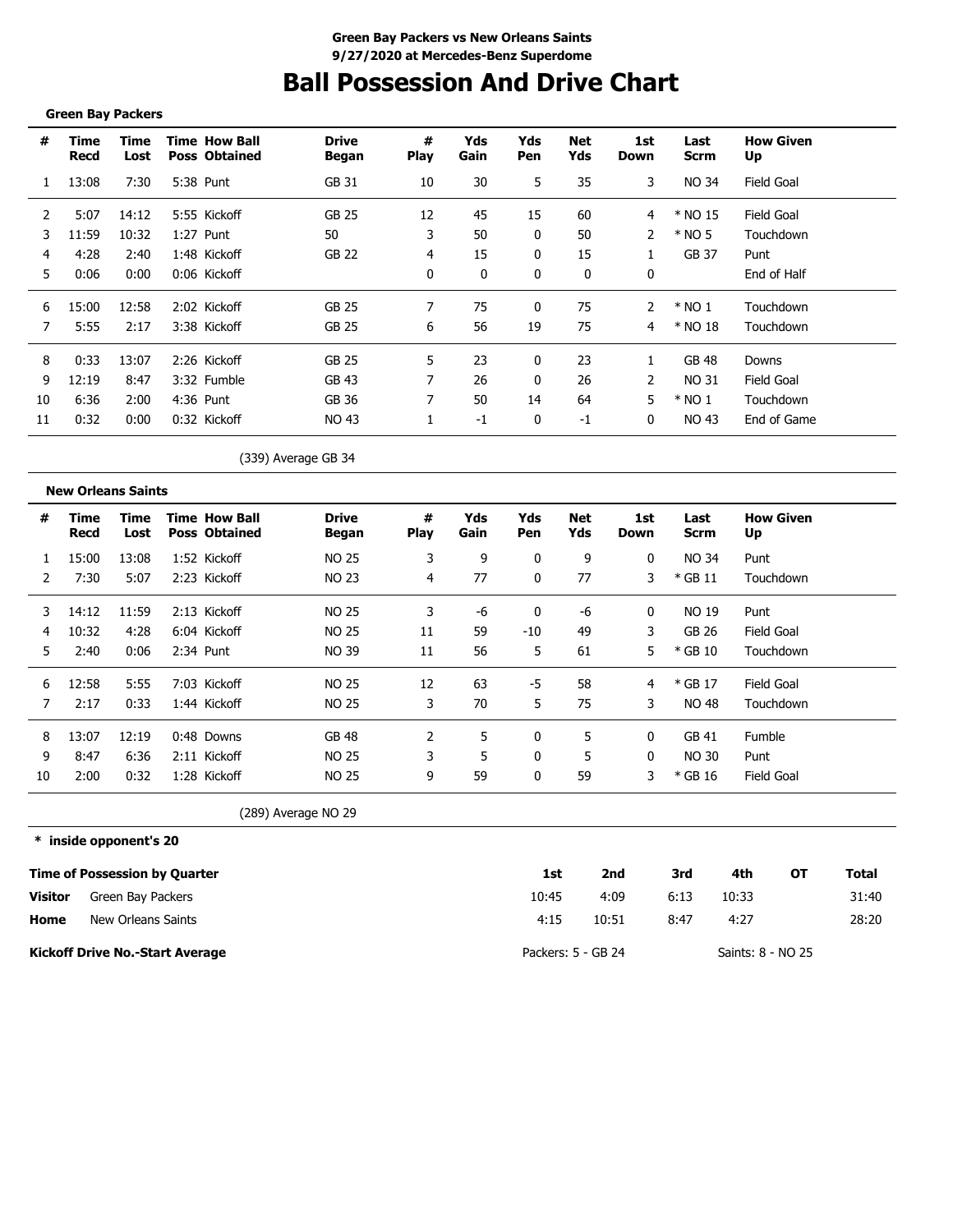# **Final Defensive Statistics**

| <b>Green Bay Packers</b> |            |    |                 |                | <b>Regular Defensive Plays</b> |            |              |          |    |              |           |            | <b>Special Teams</b> |           |           |           |              | <b>Misc</b> |             |           |
|--------------------------|------------|----|-----------------|----------------|--------------------------------|------------|--------------|----------|----|--------------|-----------|------------|----------------------|-----------|-----------|-----------|--------------|-------------|-------------|-----------|
|                          | <b>TKL</b> |    | <b>AST COMB</b> | <b>SK</b>      | / YDS                          | <b>TFL</b> | $\mathbf{o}$ | IN       | PD | FF           | <b>FR</b> | <b>TKL</b> | <b>AST</b>           | <b>FF</b> | <b>FR</b> | <b>BL</b> | <b>TKL</b>   | <b>AST</b>  | FF          | <b>FR</b> |
| T.Summers                | 6          | 3  | 9               | 0              | 0                              | 0          |              | $\Omega$ | 0  | 0            | 0         | 0          | 0                    | $\Omega$  | 0         | 0         | $\Omega$     | 0           | 0           | 0         |
| K.Barnes                 |            | 5  | 8               | 0              | 0                              | 0          | 0            | 0        | 0  | 0            | 0         |            | 0                    | 0         | 0         | 0         | 0            | 0           | 0           | 0         |
| D.Savage                 |            | 2  | 7               | 0              | 0                              | 0          | 0            | 0        | 0  | $\mathbf{0}$ | 0         | 0          | 0                    | 0         | 0         | 0         | 0            | 0           | 0           | 0         |
| A.Amos                   | 4          | 1  | 5               | 0              | 0                              | 0          | 0            | 0        | 0  | 0            | 0         | 0          | 0                    | 0         | 0         | 0         | 0            | 0           | 0           | 0         |
| K.King                   | 3          |    | $\overline{4}$  | $\mathbf{0}$   | 0                              | 0          | 0            | 0        | 0  | 0            | 0         | 0          | 0                    | 0         | 0         | 0         | 0            | 0           | 0           | 0         |
| J.Alexander              |            | 0  | 3               | 0              | 0                              | 1          | 0            | 0        | 1  | 0            | 0         | 0          | 0                    | 0         | 0         | 0         | 0            | 0           | 0           | 0         |
| C.Kirksey                |            | 0  | 3               | 0              | 0                              | 0          | 0            | 0        | 0  | 0            | 0         | 0          | 0                    | 0         | 0         | 0         | 0            | 0           | 0           | 0         |
| W.Redmond                | 2          | 1  | 3               | 0              | 0                              | 0          | 0            | 0        | 0  | 0            | 0         |            | 0                    | 0         | 0         | 0         | 0            | 0           | 0           | 0         |
| P.Smith                  |            | 2  | 3               | $\mathbf 0$    | $\mathbf{0}$                   | 0          | 0            | 0        | 0  | $\mathbf 0$  | 0         | 0          | 0                    | 0         | 0         | 0         | $\mathbf{0}$ | 0           | $\mathbf 0$ | 0         |
| K.Keke                   |            | 0  | 2               | 2              | 13                             |            |              | 0        |    |              | 0         | 0          | 0                    | 0         | 0         | 0         | 0            | 0           | 0           | 0         |
| O.Burks                  | 2          | 0  | 2               | 0              | 0                              | 0          | 0            | 0        | 0  | 0            | 0         | 2          | 0                    |           | 0         | 0         | 0            | 0           | 0           | 0         |
| C.Sullivan               | 2          | 0  | 2               | 0              | 0                              | 0          | 0            | 0        | 0  | 0            | 0         | 0          | 0                    | 0         | 0         | 0         | 0            | 0           | 0           | 0         |
| Z.Smith                  |            | 1  | $\overline{2}$  | 0              | 0                              | 0          | 0            | 0        | 0  | 1            | 1         | 0          | 0                    | 0         | 0         | 0         | 0            | 0           | 0           | 0         |
| T.Lancaster              |            | 2  | 2               | 0              | 0                              | 0          | 0            | 0        | 0  | 0            | 0         | 0          | 0                    | 0         | 0         | 0         | 0            | 0           | 0           | 0         |
| J.Garvin                 |            | 0  |                 | 0              | 0                              | 0          | 0            | 0        | 0  | 0            | 0         | 0          | 0                    | 0         | 0         | 0         | 0            | 0           | 0           | 0         |
| R.Gary                   | 0          | 1  | 1               | 0              | 0                              | 0          | 0            | 0        | 0  | 0            | 0         | 0          | 0                    | 0         | 0         | 0         | 0            | 0           | 0           | 0         |
| M.Adams                  | $\Omega$   | 1  | 1               | 0              | 0                              | 0          | 0            | 0        | 0  | $\mathbf 0$  | 0         | 0          | 0                    | 0         | 0         | 0         | 0            | 0           | $\mathbf 0$ | 0         |
| R.Greene                 | 0          |    |                 | 0              | 0                              | 0          | 0            | 0        | 0  | 0            | 0         | 0          | 0                    | 0         | 0         | 0         | 0            | 0           | 0           | 0         |
| <b>B.Winn</b>            |            | 0  | 0               | 0              | 0                              | 0          |              | 0        |    | 0            | 0         | 0          | 0                    | 0         | 0         | 0         | 0            | 0           | 0           | 0         |
| V.Scott                  | 0          | 0  | 0               | 0              | 0                              | 0          | 0            | 0        | 0  | 0            | 0         | 1          | 0                    | 0         | 0         | 0         | 0            | 0           | 0           | 0         |
| <b>Total</b>             | 38         | 21 | 59              | $\overline{2}$ | 13                             | 2          | 2            | 0        | 3  | 2            | 1         | 5          | 0                    |           | 0         | 0         | 0            | 0           | 0           | 0         |

### **TKL = Tackle AST = Assist COMB = Combined QH=QB Hit IN = Interception PD = Pass Defense FF = Forced Fumble FR = Fumble Recovery**

| <b>New Orleans Saints</b> |            |            |                |              | <b>Regular Defensive Plays</b> |        |   |    |    |    |           |     | <b>Special Teams</b> |     |              |           |     | <b>Misc</b>  |    |           |
|---------------------------|------------|------------|----------------|--------------|--------------------------------|--------|---|----|----|----|-----------|-----|----------------------|-----|--------------|-----------|-----|--------------|----|-----------|
|                           | <b>TKL</b> | <b>AST</b> | <b>COMB</b>    | SK           | <b>YDS</b>                     | TFL OH |   | ΙN | PD | FF | <b>FR</b> | TKL | <b>AST</b>           | FF. | <b>FR</b>    | <b>BL</b> | TKL | <b>AST</b>   | FF | <b>FR</b> |
| M.Jenkins                 |            |            | 9              | 0            | 0                              |        |   | 0  | 0  | 0  | 0         | 0   | 0                    | 0   | 0            | 0         |     |              | 0  | 0         |
| D.Davis                   | h          |            |                |              | 12                             |        |   |    | 0  | 0  | 0         | 0   | 0                    | 0   | 0            | 0         | n   |              |    | O         |
| C.Gardner-Johnson         | 6          |            |                | 0            | 0                              | 0      | 0 | 0  | 0  | 0  | 0         | 0   | 0                    | 0   | 0            | 0         | O   |              | Ü  | 0         |
| M.Lattimore               | 6          | 0          | 6              | 0            | 0                              | 0      | 0 | 0  | 0  | 0  | 0         | 0   | 0                    | 0   | 0            | 0         | 0   | 0            | 0  |           |
| J.Jenkins                 | 4          | 2          | 6              | $\mathbf{0}$ | 0                              |        | 0 | 0  | 0  | 0  | 0         | 0   | 0                    | 0   | $\mathbf{0}$ | 0         | 0   | 0            | 0  | 0         |
| C.Jordan                  |            | 3          | 4              | 0            | 0                              | 0      | 0 | 0  | 0  | 0  | 0         | 0   | 0                    | 0   | 0            | 0         | 0   | 0            | 0  | 0         |
| A.Anzalone                |            | 0          | 3              | 0            | 0                              | 0      | 0 | 0  | 0  | 0  | 0         | 0   | 0                    | 0   | 0            | 0         | 0   | 0            | 0  | 0         |
| M.Williams                |            |            | 2              | 0            | 0                              | 0      | 0 | 0  | 0  | 0  | 0         | 0   | 0                    | 0   | 0            | 0         | 0   | 0            | 0  |           |
| M.Brown                   | U          | 2          | $\overline{2}$ | $\mathbf{0}$ | 0                              | 0      | 0 | 0  | 0  | 0  | 0         | 0   | 0                    | 0   | 0            | 0         | 0   | 0            | 0  | 0         |
| T.Hendrickson             |            | 0          |                | 0            | 0                              | 0      |   | 0  | 0  | 0  | 0         | 0   | 0                    | 0   | 0            | 0         | 0   | 0            | 0  | 0         |
| P.Williams                |            | 0          |                | 0            | 0                              | 0      | 0 | 0  | 0  | 0  | 0         | 0   |                      | 0   | 0            | 0         | O   | 0            | 0  | 0         |
| S.Rankins                 |            | 0          |                | 0            | 0                              | 0      | 0 | 0  | 0  | 0  | 0         | 0   | 0                    | 0   | 0            | 0         | 0   | 0            | 0  |           |
| M.Roach                   | 0          |            |                | 0            | 0                              | 0      | 0 | 0  | 0  | 0  | 0         | 0   | 0                    | 0   | 0            | 0         | 0   | 0            | 0  | 0         |
| C.Granderson              |            | 0          | 0              | 0            | 0                              | 0      | 0 | 0  |    | 0  | 0         | 0   | 0                    | 0   | 0            | 0         | 0   | 0            | U  | 0         |
| J.Hardee                  | n          | 0          | 0              | 0            | 0                              | 0      | 0 | 0  | 0  | 0  | 0         |     |                      | 0   | 0            | 0         | n   | 0            | 0  | ſ         |
| J.Gray                    | 0          | 0          | 0              | 0            | 0                              | 0      | 0 | 0  | 0  | 0  | 0         | 0   | 0                    | 0   |              | 0         | 0   | 0            | 0  |           |
| T.Hill                    | U          | 0          | 0              | 0            | 0                              | 0      | 0 | 0  | 0  | 0  | 0         | 0   | 0                    | 0   | 0            | 0         |     | <sup>0</sup> | 0  | 0         |
| A.Peat                    | ŋ          | 0          | $\Omega$       | ŋ            | 0                              |        | 0 | 0  | 0  | 0  | 0         | 0   | 0                    | 0   | 0            | 0         |     |              |    |           |
| Total                     | 37         | 13         | 50             |              | 12                             | 3      | 3 | 0  |    | 0  | 0         |     |                      | п   |              | 0         |     |              |    |           |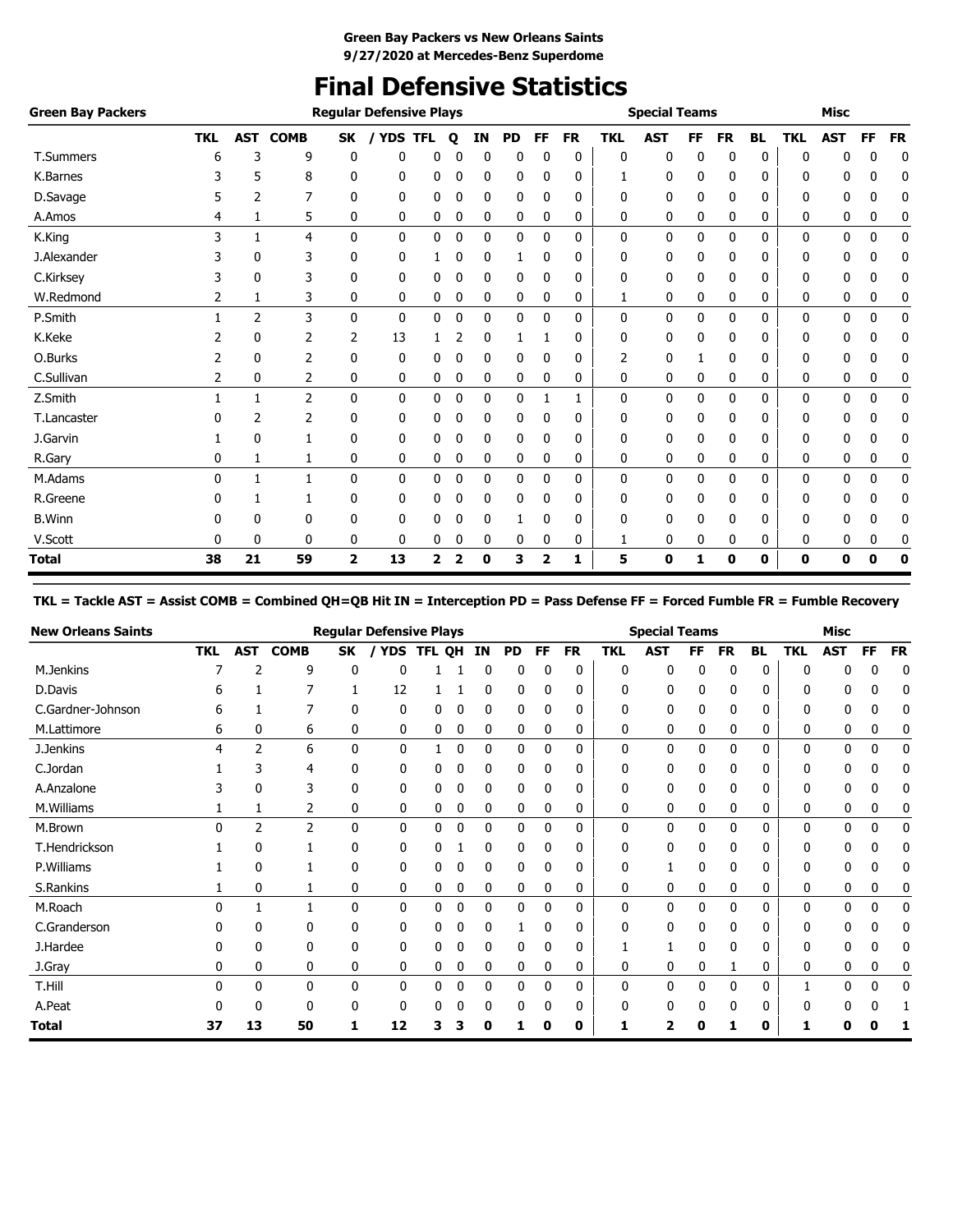# **First Half Summary**

|               |     | PERIOD SCORES                                    |                                                                       | TIME OF POSSESSION |                |              |
|---------------|-----|--------------------------------------------------|-----------------------------------------------------------------------|--------------------|----------------|--------------|
| Packers       |     | $3 \t10 = 13$                                    | Packers                                                               | 14:54              |                |              |
| Saints        |     | $7 \t10 = 17$                                    | Saints                                                                | 15:06              |                |              |
|               |     |                                                  | <b>Scoring Plays</b>                                                  |                    |                |              |
| <b>Team</b>   | Qtr | Time Play Description (Extra Point) (Drive Info) |                                                                       |                    | <b>Visitor</b> | Home         |
| Packers       |     | 7:30 M.Crosby 52 yd. Field Goal (10-35, 5:38)    |                                                                       |                    |                | $\mathbf{0}$ |
| <b>Saints</b> |     |                                                  | 5:07 A.Kamara 11 yd. pass from D.Brees (W.Lutz kick) (4-77, 2:23)     |                    | 3              | 7            |
| Packers       |     | 14:12 M.Crosby 33 yd. Field Goal (12-60, 5:55)   |                                                                       |                    | 6              | 7            |
| Packers       |     |                                                  | 10:32 A.Lazard 5 yd. pass from A.Rodgers (M.Crosby kick) (3-50, 1:27) |                    | 13             | 7            |
| <b>Saints</b> |     | 4:28 W. Lutz 45 yd. Field Goal (11-49, 6:04)     |                                                                       |                    | 13             | 10           |
| <b>Saints</b> |     |                                                  | 0:06 E.Sanders 10 yd. pass from D.Brees (W.Lutz kick) (11-61, 2:34)   |                    | 13             | 17           |
|               |     |                                                  |                                                                       |                    |                |              |

|                                            | Green Bay Packers | New Orleans Saints |
|--------------------------------------------|-------------------|--------------------|
| <b>TOTAL FIRST DOWNS</b>                   | 10                | 11                 |
| First Downs Rushing-Passing-by Penalty     | $3 - 6 - 1$       | $4 - 6 - 1$        |
| <b>THIRD DOWN EFFICIENCY</b>               | $3 - 6 - 50%$     | $3 - 6 - 50%$      |
| <b>TOTAL NET YARDS</b>                     | 140               | 195                |
| <b>Total Offensive Plays</b>               | 27                | 31                 |
| <b>NET YARDS RUSHING</b>                   | 46                | 104                |
| <b>NET YARDS PASSING</b>                   | 94                | 91                 |
| Gross Yards Passing                        | 106               | 104                |
| Times thrown-yards lost attempting to pass | $1 - 12$          | $2 - 13$           |
| Pass Attempts-Completions-Had Intercepted  | $14 - 9 - 0$      | $17 - 14 - 0$      |
| <b>Punts-Number and Average</b>            | $1 - 38$          | $2 - 40.5$         |
| <b>Penalties-Number and Yards</b>          | $1 - 5$           | $4 - 45$           |
| <b>Fumbles-Number and Lost</b>             | $0 - 0$           | $2 - 0$            |
| <b>Red Zone Efficiency</b>                 | $1 - 2 - 50%$     | 2-2-100%           |
| <b>Average Drive Start</b>                 | GB 32             | <b>NO 27</b>       |

|                          |            | <b>Green Bay Packers</b> |                |                                |              |    |             |           |             |             |                |           |                       |              |            | <b>New Orleans Saints</b> |             |             |            |            |             |              |             |
|--------------------------|------------|--------------------------|----------------|--------------------------------|--------------|----|-------------|-----------|-------------|-------------|----------------|-----------|-----------------------|--------------|------------|---------------------------|-------------|-------------|------------|------------|-------------|--------------|-------------|
| <b>RUSHING</b>           |            |                          | <b>ATT</b>     | <b>YDS</b>                     | <b>AVG</b>   |    | LG          |           | TD          |             | <b>RUSHING</b> |           |                       |              |            |                           | <b>ATT</b>  | <b>YDS</b>  |            | <b>AVG</b> |             | LG           | <b>TD</b>   |
| A.Jones                  |            |                          | $\overline{7}$ | 28                             | 4.0          |    | 13          |           | 0           |             | A.Kamara       |           |                       |              |            |                           | 4           |             | 56         | 14.0       |             | 49           | $\mathbf 0$ |
| A.Rodgers                |            |                          | 1              | 13                             | 13.0         |    | 13          |           | 0           |             | L.Murray       |           |                       |              |            |                           | 8           |             | 48         | 6.0        |             | 10           | 0           |
| J.Williams               |            |                          | 3              | 7                              | 2.3          |    | 6           |           | 0           |             |                |           |                       |              |            |                           |             |             |            |            |             |              |             |
| A.Lazard                 |            |                          | 1              | $-2$                           | $-2.0$       |    | $-2$        |           | 0           |             |                |           |                       |              |            |                           |             |             |            |            |             |              |             |
| Total                    |            |                          | 12             | 46                             | 3.8          |    | 13          |           | 0           |             | Total          |           |                       |              |            |                           | 12          |             | 104        | 8.7        |             | 49           | 0           |
| <b>PASSING</b>           | <b>ATT</b> | <b>CMP</b>               | <b>YDS</b>     | SK/YD TD                       |              | LG | <b>IN</b>   |           | RT          |             | <b>PASSING</b> |           |                       |              | <b>ATT</b> | <b>CMP</b>                | <b>YDS</b>  | SK/YD TD    |            |            | LG IN       |              | <b>RT</b>   |
| A.Rodgers                | 14         | 9                        | 106            | 1/12                           | 1            | 48 |             | $0$ 111.0 |             |             | D.Brees        |           |                       |              | 17         | 14                        | 104         |             | 2/13       | 2          | 21          | $\mathbf{0}$ | 131.4       |
| Total                    | 14         | 9                        | 106            | 1/12                           | 1            | 48 |             | $0$ 111.0 |             |             | Total          |           |                       |              | 17         | 14                        | 104         |             | 2/13       | 2          | 21          | $\Omega$     | 131.4       |
| <b>PASS RECEIVING</b>    |            | <b>TAR</b>               | <b>REC</b>     | <b>YDS</b>                     | <b>AVG</b>   |    | LG          |           | TD          |             |                |           | <b>PASS RECEIVING</b> |              |            | <b>TAR</b>                | <b>REC</b>  | <b>YDS</b>  |            | <b>AVG</b> |             | LG           | <b>TD</b>   |
| A.Lazard                 |            | 5                        | 4              | 67                             | 16.8         |    | 48          |           | 1           |             | A.Kamara       |           |                       |              |            | 7                         | 7           |             | 61         | 8.7        |             | 21           | 1           |
| R.Tonyan                 |            | 2                        | 2              | 19                             | 9.5          |    | 10          |           | 0           |             | T.Smith        |           |                       |              |            | 3                         | 2           |             | 14         | 7.0        |             | 7            | 0           |
| A.Jones                  |            | 3                        | 2              | 17                             | 8.5          |    | 12          |           | 0           |             | E.Sanders      |           |                       |              |            |                           | 1           |             | 10         | 10.0       |             | 10           | 1           |
| T.Ervin                  |            | 1                        | 1              | 3                              | 3.0          |    | 3           |           | 0           |             | J.Cook         |           |                       |              |            | 2                         | 1           |             | 8          | 8.0        |             | 8            | 0           |
| M.Valdes-Scantling       |            | 2                        | 0              | 0                              | 0.0          |    | 0           |           | 0           |             | A.Trautman     |           |                       |              |            |                           | 1           |             | 7          | 7.0        |             | 7            | 0           |
| D.Shepherd               |            | $\mathbf{1}$             | $\mathbf{0}$   | $\mathbf{0}$                   | 0.0          |    | 0           |           | 0           |             | D.Harris       |           |                       |              |            | 2                         | 1           |             | 3          | 3.0        |             | 3            | 0           |
|                          |            |                          |                |                                |              |    |             |           |             |             | T.Hill         |           |                       |              |            | $\mathbf{1}$              | 1           |             | 1          | 1.0        |             | 1            | 0           |
| Total                    |            | 14                       | 9              | 106                            | 11.8         |    | 48          |           | 1           |             | Total          |           |                       |              |            | 17                        | 14          |             | 104        | 7.4        |             | 21           | 2           |
| <b>Green Bay Packers</b> |            |                          |                | <b>Reqular Defensive Plays</b> |              |    |             |           |             |             |                |           |                       |              |            | <b>Special Teams</b>      |             |             |            |            | <b>Misc</b> |              |             |
|                          | <b>TKL</b> | <b>AST</b>               | <b>COMB</b>    |                                | <b>SK</b>    |    | / YDS TFL   | Q         |             | IN          | <b>PD</b>      | <b>FF</b> | <b>FR</b>             | <b>TKL</b>   | <b>AST</b> | FF                        | <b>FR</b>   | <b>BL</b>   | <b>TKL</b> |            | <b>AST</b>  | <b>FF</b>    | <b>FR</b>   |
| D.Savage                 |            | 3                        | 1              | 4                              | 0            |    | 0           | 0         | 0           | $\mathbf 0$ | 0              | 0         | 0                     | 0            |            | 0<br>0                    | $\mathbf 0$ | 0           |            | 0          | 0           | 0            | 0           |
| J.Alexander              |            | 3                        | 0              | 3                              | 0            |    | 0           | 1         | 0           | 0           | 0              | 0         | 0                     | 0            |            | 0<br>0                    | 0           | 0           |            | 0          | 0           | 0            | 0           |
| A.Amos                   |            | 3                        | $\mathbf{0}$   | 3                              | 0            |    | 0           | 0         | 0           | 0           | 0              | 0         | 0                     | $\mathbf{0}$ |            | $\mathbf{0}$<br>0         | 0           | 0           |            | 0          | 0           | 0            | 0           |
| C.Kirksey                |            | 3                        | 0              | 3                              | $\mathbf{0}$ |    | 0           | 0         | $\mathbf 0$ | 0           | 0              | 0         | 0                     | 0            |            | 0<br>0                    | 0           | 0           |            | 0          | 0           | 0            | 0           |
| Total                    |            | 12                       | 1              | 13                             | $\mathbf{0}$ |    | $\mathbf 0$ | 1         | 0           | $\mathbf 0$ | 0              | 0         | 0                     | $\mathbf{0}$ |            | $\mathbf{0}$<br>0         | 0           | $\mathbf 0$ |            | 0          | 0           | 0            | $\mathbf 0$ |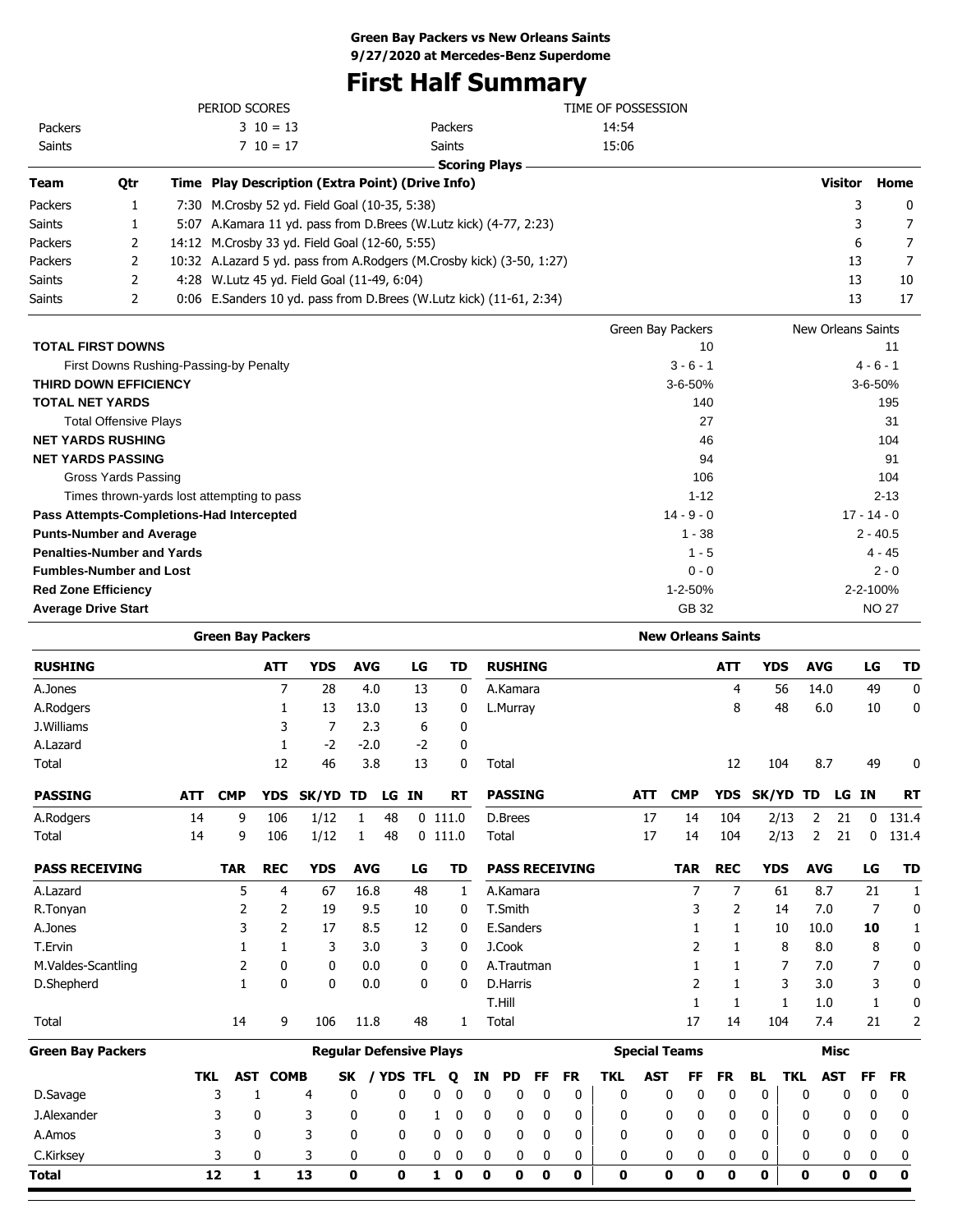# **First Half Summary**

| <b>New Orleans Saints</b> |     | <b>Regular Defensive Plays</b> |             |           |  |            |  |    |     | <b>Special Teams</b> |           |      |     |    | Misc      |    |     |            |     |           |
|---------------------------|-----|--------------------------------|-------------|-----------|--|------------|--|----|-----|----------------------|-----------|------|-----|----|-----------|----|-----|------------|-----|-----------|
|                           | TKL | <b>AST</b>                     | <b>COMB</b> | <b>SK</b> |  | YDS TFL QH |  | IN | PD. | FF                   | <b>FR</b> | TKL. | AST | FF | <b>FR</b> | BL | TKL | <b>AST</b> | FF. | <b>FR</b> |
| C.Gardner-Johnson         |     |                                |             |           |  | υ          |  | 0  |     |                      |           | 0    |     |    |           |    |     |            |     |           |
| D.Davis                   |     |                                | -4          |           |  |            |  |    |     | 0                    | 0         | 0    |     |    |           |    |     | 0          |     |           |
| M.Jenkins                 |     |                                |             |           |  |            |  |    |     |                      |           | 0    |     |    |           |    |     |            |     |           |
| M.Lattimore               |     |                                |             |           |  |            |  |    |     | $\mathbf{0}$         | 0         | 0    |     |    |           | 0  |     |            |     |           |
| <b>Total</b>              | 15  |                                | 15          |           |  |            |  |    | o   | o                    | 0         | 0    | o   |    | o         | o  | o   | 0          | o   |           |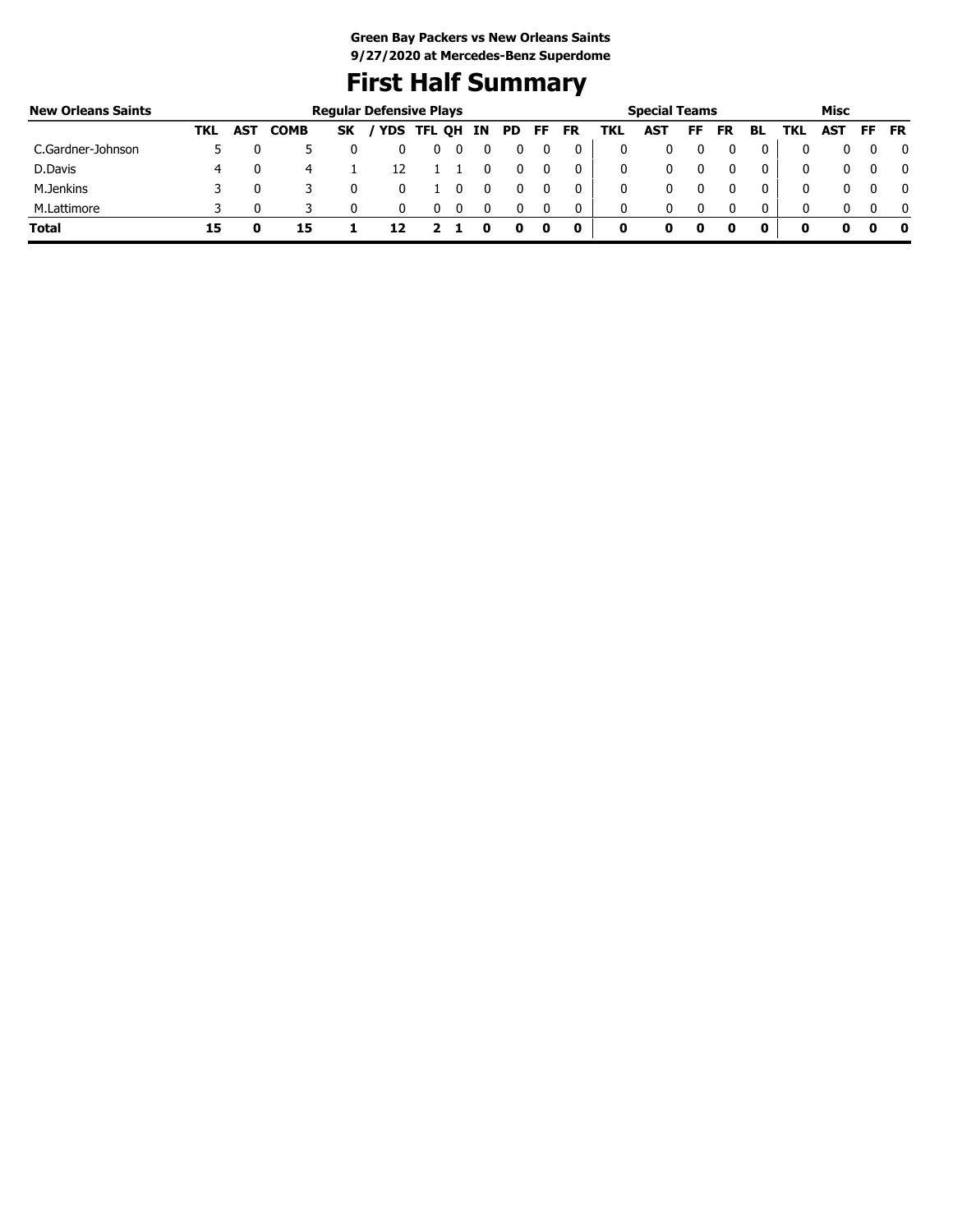|                                  | Green Bay Packers vs New Orleans Saints at Mercedes-Benz Superdome                                                                                         |                |
|----------------------------------|------------------------------------------------------------------------------------------------------------------------------------------------------------|----------------|
| <b>Play By Play</b>              | <b>First Quarter</b>                                                                                                                                       | 9/27/2020      |
|                                  | GB wins the coin toss and elects to defer. NO elects to Receive, and GB elects to defend the north goal.                                                   |                |
|                                  | M.Crosby kicks 66 yards from GB 35 to NO -1. D.Harris to NO 25 for 26 yards (W.Redmond).                                                                   |                |
|                                  | New Orleans Saints at 15:00, (1st play from scrimmage 14:55)                                                                                               |                |
| 1-10-NO 25                       | (14:55) L.Murray right tackle to NO 29 for 4 yards (C.Kirksey).                                                                                            |                |
| 2-6-NO 29                        | (14:22) A.Kamara left guard to NO 31 for 2 yards (D.Savage).                                                                                               |                |
| 3-4-NO 31                        | (13:51) (Shotgun) D.Brees pass short right to D.Harris to NO 34 for 3 yards (J.Alexander). Pass 3, YAC 0                                                   |                |
| 4-1-NO 34                        | (13:16) T.Morstead punts 35 yards to GB 31, Center-Z.Wood, fair catch by T.Ervin.                                                                          |                |
| Green Bay Packers at 13:08       |                                                                                                                                                            |                |
| $1-10-GB$ 31                     | (13:08) A.Jones left guard to GB 35 for 4 yards (C.Gardner-Johnson).                                                                                       |                |
| $2-6-GB$ 35                      | (12:35) A.Rodgers pass short left to A.Lazard to GB 44 for 9 yards (C.Gardner-Johnson). Pass 0, YAC 8                                                      | P <sub>1</sub> |
| 1-10-GB 44                       | $(11:51)$ A.Jones left end pushed ob at GB 46 for 2 yards (D.Davis).                                                                                       |                |
| $2 - 8 - GB$ 46                  | (11:19) (No Huddle) A. Jones right tackle to GB 47 for 1 yard (C. Jordan).                                                                                 |                |
| $3 - 7 - GB$ 47                  | (10:45) (Shotgun) PENALTY on NO-C.Jordan, Neutral Zone Infraction, 5 yards, enforced at GB 47 - No Play.                                                   |                |
| 3-2-NO 48                        | (10:21) (Shotgun) A.Rodgers pass short left to A.Lazard pushed ob at NO 43 for 5 yards (C.Gardner-Johnson). Pass 0, YAC 5                                  | P <sub>2</sub> |
| 1-10-NO 43                       | (9:45) A.Rodgers pass short left to A.Jones pushed ob at NO 31 for 12 yards (M.Jenkins). Pass -1, YAC 13                                                   | P <sub>3</sub> |
| 1-10-NO 31                       | (9:01) (Shotgun) A.Rodgers pass incomplete short right to A.Lazard (C.Granderson).                                                                         |                |
| 2-10-NO 31                       | (8:57) (Shotgun) A.Rodgers sacked at NO 43 for -12 yards (D.Davis).                                                                                        |                |
| 3-22-NO 43                       | (8:15) (Shotgun) A.Rodgers pass short right to R.Tonyan to NO 34 for 9 yards (C.Gardner-Johnson). Pass 1, YAC 8                                            |                |
| 4-13-NO 34                       | (7:36) M.Crosby 52 yard field goal is GOOD, Center-H.Bradley, Holder-J.Scott.                                                                              |                |
|                                  | GB 3 NO 0, 10 plays, 35 yards, 1 penalty, 5:38 drive, 7:30 elapsed                                                                                         |                |
| for no gain (V.Scott).           | M.Crosby kicks 68 yards from GB 35 to NO -3. D.Harris to NO 19 for 22 yards (O.Burks). FUMBLES (O.Burks), recovered by NO-J.Gray at NO 23. J.Gray to NO 23 |                |
|                                  | New Orleans Saints at 7:30, (1st play from scrimmage 7:23)                                                                                                 |                |
| 1-10-NO 23                       | (7:23) (Shotgun) L.Murray left tackle to NO 33 for 10 yards (C.Kirksey).                                                                                   | R1             |
| $1-10-NO$ 33                     | (6:47) (Shotgun) A.Kamara left tackle to GB 18 for 49 yards (A.Amos).                                                                                      | R <sub>2</sub> |
| $1-10-GB$ 18                     | (5:57) L.Murray right guard to GB 11 for 7 yards (K.Barnes; Z.Smith).                                                                                      |                |
| 2-3-GB 11                        | (5:15) (Shotgun) D.Brees pass short middle to A.Kamara for 11 yards, TOUCHDOWN. Pass 5, YAC 6                                                              | P <sub>3</sub> |
|                                  | W.Lutz extra point is GOOD, Center-Z.Wood, Holder-T.Morstead.                                                                                              |                |
|                                  | GB 3 NO 7, 4 plays, 77 yards, 2:23 drive, 9:53 elapsed                                                                                                     |                |
|                                  | W.Lutz kicks 65 yards from NO 35 to end zone, Touchback.                                                                                                   |                |
| <b>Green Bay Packers at 5:07</b> |                                                                                                                                                            |                |
| $1-10-GB$ 25                     | (5:07) A.Rodgers pass short left to R.Tonyan to GB 35 for 10 yards (D.Davis) [T.Hendrickson]. Pass 9, YAC 1                                                | P <sub>4</sub> |
| $1-10-GB$ 35                     | (4:27) A.Rodgers pass short left to A.Jones pushed ob at GB 40 for 5 yards (A.Anzalone). Pass -4, YAC 9                                                    |                |
| $2 - 5 - GB$ 40                  | (3:52) A. Jones left guard to GB 44 for 4 yards (A. Anzalone).                                                                                             |                |
| 3-1-GB 44                        | (3:13) (Shotgun) J. Williams right guard to GB 48 for 4 yards (M. Lattimore).                                                                              | R <sub>5</sub> |
| $1-10-GB$ 48                     | (2:34) (Shotgun) J. Williams left end to NO 46 for 6 yards (M. Jenkins).                                                                                   |                |
|                                  | PENALTY on NO-M.Jenkins, Horse Collar Tackle, 15 yards, enforced at NO 46.                                                                                 | X6             |
| $1-10-NO$ 31                     | (2:05) A.Lazard left end to NO 33 for -2 yards (J.Jenkins).                                                                                                |                |

2-12-NO 33 (1:24) (Shotgun) A.Rodgers pass incomplete deep middle to D.Shepherd. 3-12-NO 33 (1:18) (Shotgun) A.Rodgers scrambles up the middle to NO 20 for 13 yards (J.Jenkins). R7

1-10-NO 20 (:33) (Shotgun) A.Rodgers pass short right to T.Ervin to NO 17 for 3 yards (C.Gardner-Johnson).

| <b>END OF OUARTER</b>     |              | Time            | <b>First Downs</b> |                 | <b>Efficiencies</b> |        |  |
|---------------------------|--------------|-----------------|--------------------|-----------------|---------------------|--------|--|
|                           | <b>Score</b> | Poss            |                    | $R$ $P$ $X$ $T$ | 3 Down              | 4 Down |  |
| <b>Green Bay Packers</b>  | 3            | $10:45$ 2 4 1 7 |                    |                 | 3/4                 | 0/0    |  |
| <b>New Orleans Saints</b> |              | $4:15$ 2 1 0 3  |                    |                 | 0/1                 | 0/0    |  |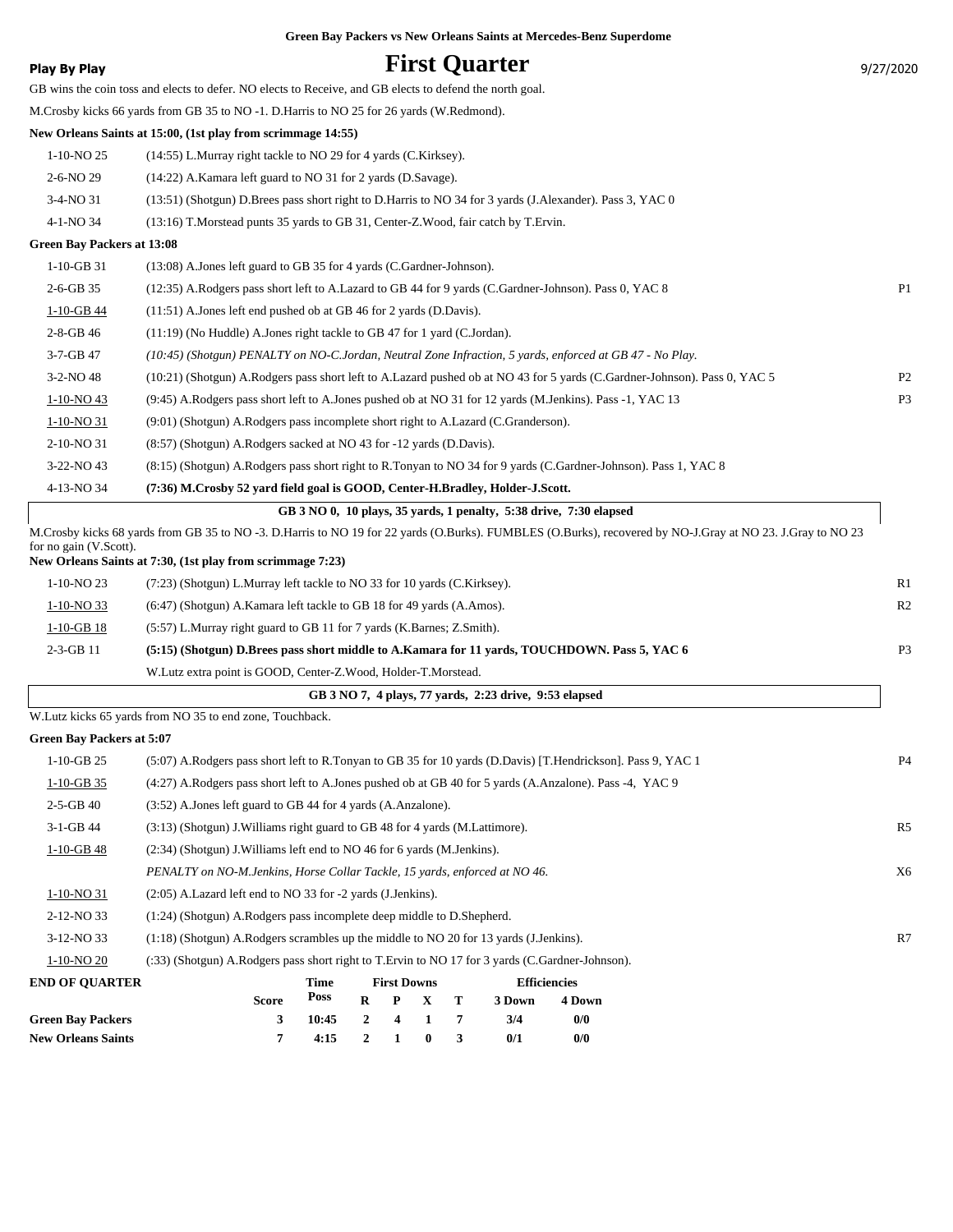| <b>Play By Play</b>               | <b>Second Quarter</b>                                                                                                                     | 9/27/2020      |
|-----------------------------------|-------------------------------------------------------------------------------------------------------------------------------------------|----------------|
| Green Bay Packers continued.      |                                                                                                                                           |                |
| 2-7-NO 17                         | (15:00) A Jones right guard to NO 15 for 2 yards (M.Brown; M.Roach). NO-C.Granderson was injured during the play. His return is Probable. |                |
| $3-5-NO$ 15                       | (14:23) (Shotgun) A.Rodgers pass incomplete short left to A.Jones.                                                                        |                |
| 4-5-NO 15                         | (14:17) M.Crosby 33 yard field goal is GOOD, Center-H.Bradley, Holder-J.Scott.                                                            |                |
|                                   | GB 6 NO 7, 12 plays, 60 yards, 1 penalty, 5:55 drive, 0:48 elapsed                                                                        |                |
|                                   | M.Crosby kicks 65 yards from GB 35 to end zone, Touchback.                                                                                |                |
| New Orleans Saints at 14:12       |                                                                                                                                           |                |
| $1-10-NO$ 25                      | (14:12) T.Hill at quarterback. (Shotgun) A.Kamara left guard to NO 27 for 2 yards (R.Gary; P.Smith).                                      |                |
| 2-8-NO 27                         | (13:32) (Shotgun) D.Brees pass short right to A.Kamara to NO 25 for -2 yards (J.Alexander). Pass -5, YAC 3                                |                |
| 3-10-NO 25                        | (12:50) (Shotgun) D.Brees sacked at NO 17 for -8 yards (K.Keke). FUMBLES (K.Keke) [K.Keke], recovered by NO-A.Peat at NO 19.              |                |
| 4-16-NO 19                        | (12:07) T. Morstead punts 46 yards to GB 35, Center-Z. Wood, fair catch by T. Ervin.                                                      |                |
|                                   | PENALTY on NO-J.Gray, Unsportsmanlike Conduct, 15 yards, enforced at GB 35.                                                               |                |
| <b>Green Bay Packers at 11:59</b> |                                                                                                                                           |                |
| $1 - 10 - 50$                     | (11:59) A.Rodgers pass deep left to A.Lazard to NO 2 for 48 yards (M.Lattimore). Pass 42, YAC 6                                           | P8             |
| $1 - 2 - NO_2$                    | $(11:20)$ J. Williams left guard to NO 5 for -3 yards (M. Jenkins).                                                                       |                |
| $2 - 5 - NO_5$                    | (10:36) A.Rodgers pass short right to A.Lazard for 5 yards, TOUCHDOWN. Pass 5, YAC 0                                                      | P <sub>9</sub> |
|                                   | M. Crosby extra point is GOOD, Center-H. Bradley, Holder-J. Scott.                                                                        |                |
|                                   | GB 13 NO 7, 3 plays, 50 yards, 1:27 drive, 4:28 elapsed                                                                                   |                |
|                                   | M.Crosby kicks 65 yards from GB 35 to end zone, Touchback.                                                                                |                |
| New Orleans Saints at 10:32       |                                                                                                                                           |                |
| $1-10-NO$ 25                      | (10:32) L.Murray left guard to NO 27 for 2 yards (P.Smith).                                                                               |                |
| 2-8-NO 27                         | (9.55) (Shotgun) D.Brees pass short right to A.Kamara pushed ob at NO 33 for 6 yards (C.Kirksey).                                         |                |
|                                   | PENALTY on NO-T.Hill, Offensive Pass Interference, 10 yards, enforced at NO 27 - No Play.                                                 |                |
| 2-18-NO 17                        | (9:27) (Shotgun) A.Kamara left guard to NO 20 for 3 yards (M.Adams; T.Lancaster).                                                         |                |
| 3-15-NO 20                        | (8:50) (Shotgun) D.Brees pass short left to A.Kamara to NO 41 for 21 yards (D.Savage). Pass 1, YAC 20                                     | P4             |
| 1-10-NO 41                        | (8.09) D.Kelly reported in as eligible. L.Murray right tackle to 50 for 9 yards (D.Savage).                                               |                |
| $2 - 1 - 50$                      | (7:34) (Shotgun) L.Murray right end to GB 46 for 4 yards (C.Kirksey, K.Barnes).                                                           | R <sub>5</sub> |
| $1-10-GB$ 46                      | (6:57) L.Murray right tackle to GB 38 for 8 yards (J.Alexander). GB-C.Kirksey was injured during the play. His return is Probable.        |                |
| $2 - 2 - GB$ 38                   | (6:30) L.Murray left tackle to GB 34 for 4 yards (T.Summers; K.Barnes).                                                                   | R6             |
| $1 - 10 - GB$ 34                  | (5:56) (Shotgun) D.Brees pass incomplete short right to T.Smith (B.Winn).                                                                 |                |
| 2-10-GB 34                        | (5:53) (Shotgun) D.Brees pass short middle to A.Trautman to GB 27 for 7 yards (T.Summers). Pass 5, YAC 2                                  |                |
| 3-3-GB 27                         | (5:16) (Shotgun) D.Brees pass short left to T.Hill to GB 26 for 1 yard (A.Amos). Pass 0, YAC 1                                            |                |
| 4-2-GB 26                         | (4:34) W.Lutz 45 yard field goal is GOOD, Center-Z.Wood, Holder-T.Morstead.                                                               |                |
|                                   | GB 13 NO 10, 11 plays, 49 yards, 6:04 drive, 10:32 elapsed                                                                                |                |
|                                   | W. Lutz kicks 56 yards from NO 35 to GB 9. T. Ervin to GB 22 for 13 yards (J. Hardee).                                                    |                |
|                                   | Green Bay Packers at 4:28, (1st play from scrimmage 4:24)                                                                                 |                |
| $1-10-GB$ 22                      | (4:24) (Shotgun) A.Jones left end pushed ob at GB 35 for 13 yards (M.Lattimore).                                                          | R10            |
| $1-10-GB$ 35                      | (3:42) (Shotgun) A.Rodgers pass incomplete deep right to M.Valdes-Scantling.                                                              |                |
| 2-10-GB 35                        | (3:36) (Shotgun) A.Jones left end pushed ob at GB 37 for 2 yards (D.Davis).                                                               |                |
| 3-8-GB 37                         | (2.55) (Shotgun) A.Rodgers pass incomplete deep right to M.Valdes-Scantling.                                                              |                |
| 4-8-GB 37                         | (2.51) J.Scott punts 38 yards to NO 25, Center-H.Bradley. D.Harris to NO 39 for 14 yards (O.Burks).                                       |                |
| New Orleans Saints at 2:40        |                                                                                                                                           |                |
| 1-10-NO 39                        | $(2:40)$ D.Brees sacked at NO 32 for -7 yards $(K.Keke)$ .                                                                                |                |
| 2-17-NO 32                        | (2.02) (Shotgun) D.Brees pass short left to A.Kamara to NO 35 for 3 yards (T.Summers).                                                    |                |
|                                   | PENALTY on GB-Z.Smith, Defensive Holding, 5 yards, enforced at NO 32 - No Play.                                                           | X7             |
| Two-Minute Warning                |                                                                                                                                           |                |
| $1-10-NO$ 37                      | (1:57) (Shotgun) D.Brees pass short right to J.Cook to NO 45 for 8 yards (A.Amos). Pass 8, YAC 0                                          |                |
| 2-2-NO 45                         | (1:33) (No Huddle, Shotgun) D.Brees pass short left to T.Smith to GB 48 for 7 yards (K.King). Pass 6, YAC 1                               | P8             |
| $1-10-GB$ 48                      | $(1:12)$ (No Huddle, Shotgun) D. Brees pass incomplete short middle to D. Harris (K. Keke).                                               |                |
| 2-10-GB 48                        | (1:09) (Shotgun) D.Brees pass short right to A.Kamara to GB 44 for 4 yards (T.Summers). Pass 0, YAC 4                                     |                |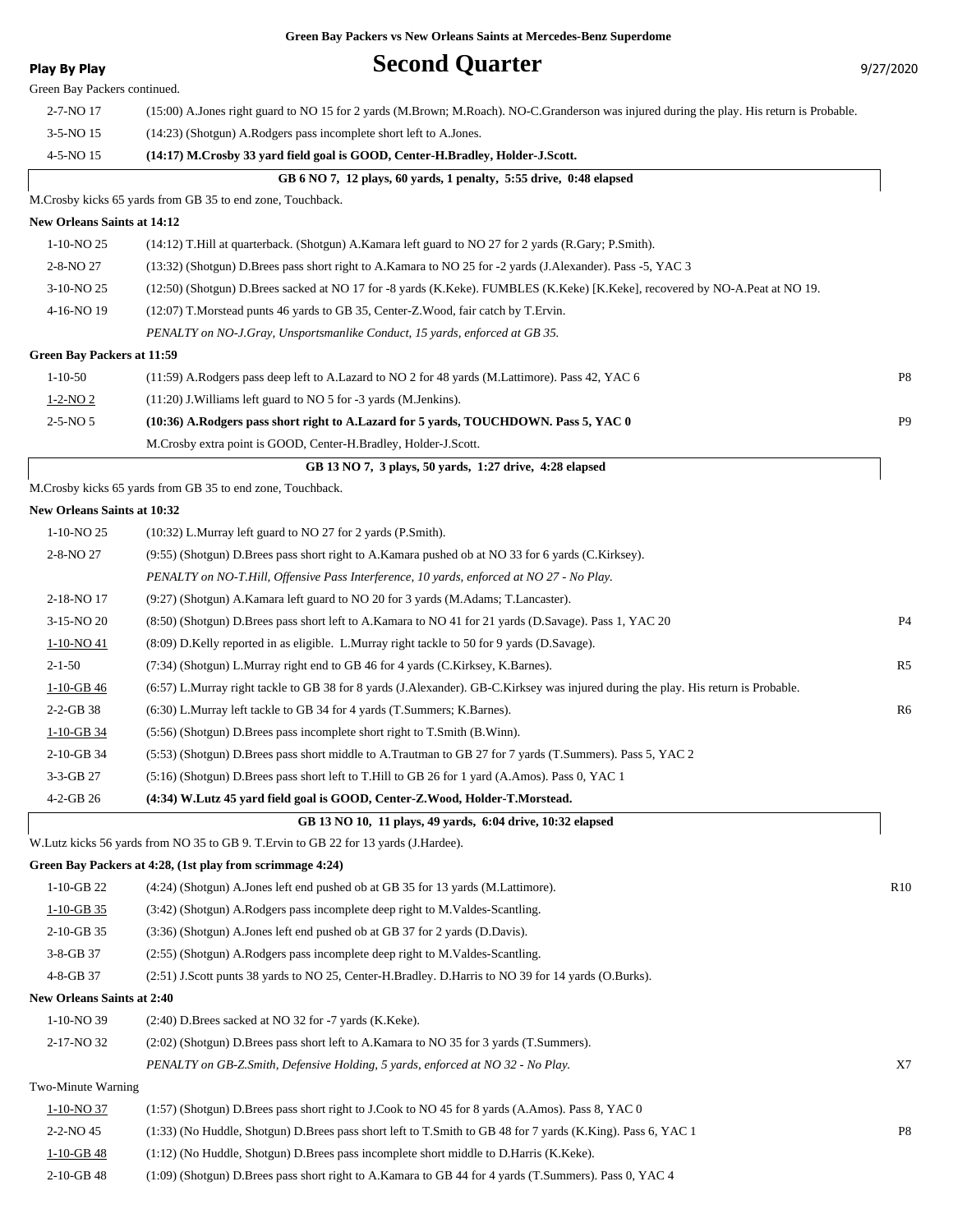|                       | Green Bay Packers vs New Orleans Saints at Mercedes-Benz Superdome                                                                                                                                        |                 |
|-----------------------|-----------------------------------------------------------------------------------------------------------------------------------------------------------------------------------------------------------|-----------------|
|                       | Timeout #1 by $NO$ at $00:57$ .                                                                                                                                                                           |                 |
| $3-6-GB$ 44           | (:57) (Shotgun) D.Brees pass short middle to T.Smith to GB 37 for 7 yards (O.Burks). Pass 4, YAC 3                                                                                                        | P <sub>9</sub>  |
| $1-10-GB$ 37          | (:35) (No Huddle, Shotgun) D.Brees pass short middle to A.Kamara ran ob at GB 30 for 7 yards (W.Redmond). Pass 2, YAC 5                                                                                   |                 |
| $2-3-GB30$            | (:28) (Shotgun) D.Brees pass short left to A.Kamara to GB 18 for 12 yards (D.Savage; K.King). Pass 3, YAC 9                                                                                               | P10             |
|                       | Timeout $#2$ by NO at 00:20.                                                                                                                                                                              |                 |
| $1-10-GB$ 18          | (:20) (Shotgun) D.Brees pass short middle to A.Kamara to GB 10 for 8 yards (J.Garvin). NO-A.Peat was injured during the play. His return is<br>Doubtful. Pass 3, YAC 5<br>Timeout $#3$ by NO at $00:12$ . |                 |
| $2 - 2 - GB$ 10       | $(12)$ (Shotgun) D. Brees pass incomplete short left to J. Cook.                                                                                                                                          |                 |
| $3-2-GB$ 10           | (:09) (Shotgun) D.Brees pass short left to E.Sanders for 10 yards, TOUCHDOWN. Pass 10, YAC 0                                                                                                              | P <sub>11</sub> |
|                       | W. Lutz extra point is GOOD, Center-Z. Wood, Holder-T. Morstead.                                                                                                                                          |                 |
|                       | GB 13 NO 17, 11 plays, 61 yards, 1 penalty, 2:34 drive, 14:54 elapsed                                                                                                                                     |                 |
|                       | W.Lutz kicks 53 yards from NO 35 to GB 12. T.Ervin to GB 29 for 17 yards (J.Hardee; P.Williams).                                                                                                          |                 |
| <b>END OF OUARTER</b> | <b>Efficiencies</b><br><b>First Downs</b><br>Time                                                                                                                                                         |                 |

| END OF QUARTER            |              | 1 ime |   | FIFSL DOWNS         |       | <b>EINCIPROIES</b> |        |  |
|---------------------------|--------------|-------|---|---------------------|-------|--------------------|--------|--|
|                           | <b>Score</b> | Poss  | R |                     | P X T | 3 Down             | 4 Down |  |
| <b>Green Bay Packers</b>  | 13           | 4:09  |   | $1 \quad 2 \quad 0$ |       | 0/2                | 0/0    |  |
| <b>New Orleans Saints</b> |              | 10:51 |   | 2 5 1               |       | 3/5                | 0/0    |  |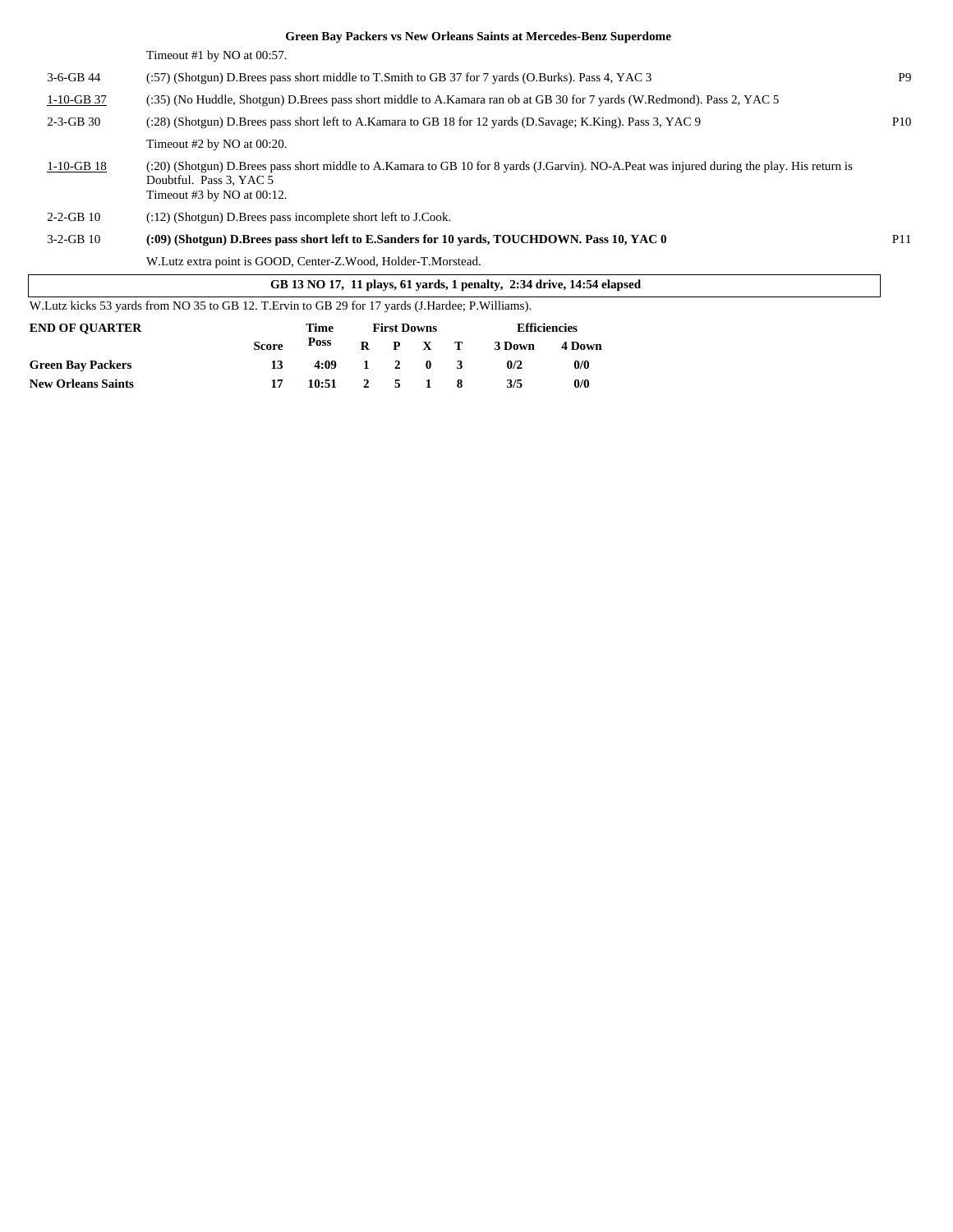### **Play By Play Play Play Play By Play Third Quarter Play By Play Play Play Play Play Play Play Play Play Play Play Play Play Play Play Play Play Play Play Play Play Play**

| GB elects to Receive, and NO elects to defend the South goal. |  |  |
|---------------------------------------------------------------|--|--|

W.Lutz kicks 65 yards from NO 35 to end zone, Touchback.

### **Green Bay Packers at 15:00**

| $1-10-GB$ 25   | (15:00) A.Rodgers pass incomplete deep right to M.Valdes-Scantling.                                        |                 |
|----------------|------------------------------------------------------------------------------------------------------------|-----------------|
| $2-10-GB$ 25   | (14:54) A.Rodgers pass incomplete short middle to A.Lazard.                                                |                 |
| $3-10-GB$ 25   | (14:50) (Shotgun) A.Rodgers pass deep right to A.Lazard to NO 3 for 72 yards (P.Williams). Pass 43, YAC 29 | P <sub>11</sub> |
| $1-3-NO3$      | (13:59) (Shotgun) A.Rodgers pass incomplete short left to A.Jones.                                         |                 |
| $2 - 3 - NO_3$ | (13:54) (Shotgun) A.Jones left guard to NO 1 for 2 yards (M.Williams; J.Jenkins).                          |                 |
| $3-1-NO1$      | (13:08) A.Rodgers pass incomplete short right to M.Lewis.                                                  |                 |
| $4-1-NO1$      | (13:01) (Shotgun) A.Jones right guard for 1 yard, TOUCHDOWN.                                               | R12             |
|                | M.Crosby extra point is GOOD, Center-H.Bradley, Holder-J.Scott.                                            |                 |

| GB 20 NO 17, 7 plays, 75 yards, 2:02 drive, 2:02 elapsed |  |
|----------------------------------------------------------|--|
|----------------------------------------------------------|--|

M.Crosby kicks 65 yards from GB 35 to end zone, Touchback.

### **New Orleans Saints at 12:58**

| vew Orieans Sanns at 12.36 |                                                                                                                                         |                 |
|----------------------------|-----------------------------------------------------------------------------------------------------------------------------------------|-----------------|
| $1-10-NO$ 25               | (12:58) L.Murray right guard to NO 28 for 3 yards (T.Lancaster; K.Barnes).                                                              |                 |
| $2 - 7 - NO 28$            | (12:24) A.Kamara right guard to NO 30 for 2 yards (A.Amos).                                                                             |                 |
| $3-5-NO30$                 | (11:45) (Shotgun) D.Brees pass short left to E.Sanders pushed ob at NO 40 for 10 yards (K.King). Pass 8, YAC 2                          | P <sub>12</sub> |
| $1-10-NO$ 40               | (11:10) D.Brees pass short right to J.Cook to GB 47 for 13 yards (D.Savage). Pass 13, YAC 0                                             | P <sub>13</sub> |
| $1-10-GB$ 47               | (10:27) T.Hill at quarterback. (Shotgun) D.Kelly reported in as eligible. T.Hill scrambles left guard to GB 39 for 8 yards (T.Summers). |                 |
| $2 - 2 - GB$ 39            | (9:48) L.Murray right guard to GB 38 for 1 yard (T.Summers).                                                                            |                 |
| $3-1-GB38$                 | (9:07) L.Murray left guard to GB 33 for 5 yards (K.Barnes).                                                                             | R14             |
| $1-10-GB$ 33               | (8:27) (Shotgun) D.Brees pass short right to A.Kamara ran ob at GB 19 for 14 yards (T.Summers). Pass -3, YAC 17                         | P <sub>15</sub> |
| $1-10-GB$ 19               | (7:49) L.Murray left guard to GB 18 for 1 yard (K.Barnes).                                                                              |                 |
| $2-9-GB$ 18                | $(7:04)$ (Shotgun) D. Brees pass incomplete short middle to T. Smith.                                                                   |                 |
| $3-9-GB$ 18                | (6:59) (Shotgun) D.Brees pass short right to A.Kamara to GB 12 for 6 yards (T.Summers; R.Greene). Pass -5, YAC 11                       |                 |
| $4-3-GB$ 12                | (6:07) (Run formation) PENALTY on NO-T.Armstead, False Start, 5 yards, enforced at GB 12 - No Play.                                     |                 |
| 4-8-GB 17                  | (5:59) W.Lutz 35 yard field goal is GOOD, Center-Z.Wood, Holder-T.Morstead.                                                             |                 |
|                            | GB 20 NO 20, 12 plays, 58 yards, 7:03 drive, 9:05 elapsed                                                                               |                 |

W.Lutz kicks 65 yards from NO 35 to end zone, Touchback.

**Green Bay Packers at 5:55**

| $1-10-GB$ 25   | (5:55) (Shotgun) A.Rodgers pass short right to R.Tonyan pushed ob at GB 41 for 16 yards (D.Davis). Pass -1, YAC 17 | P <sub>13</sub> |
|----------------|--------------------------------------------------------------------------------------------------------------------|-----------------|
| $1-10-GB$ 41   | (5:15) A.Rodgers pass short right to M.Valdes-Scantling pushed ob at GB 46 for 5 yards (J.Jenkins). Pass 4, YAC 1  |                 |
| $2-5-GB$ 46    | $(4:40)$ A. Jones left guard to NO 45 for 9 yards (M. Lattimore).                                                  | R14             |
| 1-10-NO 45     | (3:57) A.Rodgers pass incomplete deep left to T.Ervin.                                                             |                 |
|                | PENALTY on NO-M. Williams, Defensive Pass Interference, 19 yards, enforced at NO 45 - No Play.                     | X15             |
| 1-10-NO 26     | (3:51) (Shotgun) T. Ervin left tackle to NO 21 for 5 yards (S. Rankins).                                           |                 |
| $2 - 5 - NO21$ | $(3:09)$ A. Jones right end to NO 18 for 3 yards (J. Jenkins).                                                     |                 |
| $3-2-NO$ 18    | (2:26) A.Rodgers pass short left to M.Lewis for 18 yards, TOUCHDOWN. Pass 15, YAC 3                                | P <sub>16</sub> |
|                | M. Crosby extra point is GOOD, Center-H. Bradley, Holder-J. Scott.                                                 |                 |

### **GB 27 NO 20, 6 plays, 75 yards, 1 penalty, 3:38 drive, 12:43 elapsed**

M.Crosby kicks 70 yards from GB 35 to NO -5. D.Harris to NO 25 for 30 yards (K.Barnes).

| New Orleans Saints at 2:17, (1st play from scrimmage 2:13) |  |
|------------------------------------------------------------|--|
|                                                            |  |

| 1-10-NO 25   | $(2:13)$ D. Brees pass incomplete short right.                                                                             |                 |
|--------------|----------------------------------------------------------------------------------------------------------------------------|-----------------|
|              | PENALTY on GB-K.King, Defensive Holding, 5 yards, enforced at NO 25 - No Play.                                             | X16             |
| $1-10-NO$ 30 | (2:04) (Shotgun) A.Kamara right guard to NO 30 for no gain (D.Savage; T.Summers).                                          |                 |
|              | Timeout #1 by NO at $01:25$ .                                                                                              |                 |
| $2-10-NO$ 30 | (1:25) D.Kelly reported in as eligible. D.Brees pass deep left to E.Sanders to NO 48 for 18 yards (K.King). Pass 18, YAC 0 | P <sub>17</sub> |
| 1-10-NO 48   | (:50) D.Brees pass short left to A.Kamara for 52 yards, TOUCHDOWN. Pass -4, YAC 56                                         | P <sub>18</sub> |
|              | W. Lutz extra point is GOOD, Center-Z. Wood, Holder-T. Morstead.                                                           |                 |

 **GB 27 NO 27, 3 plays, 75 yards, 1 penalty, 1:44 drive, 14:27 elapsed**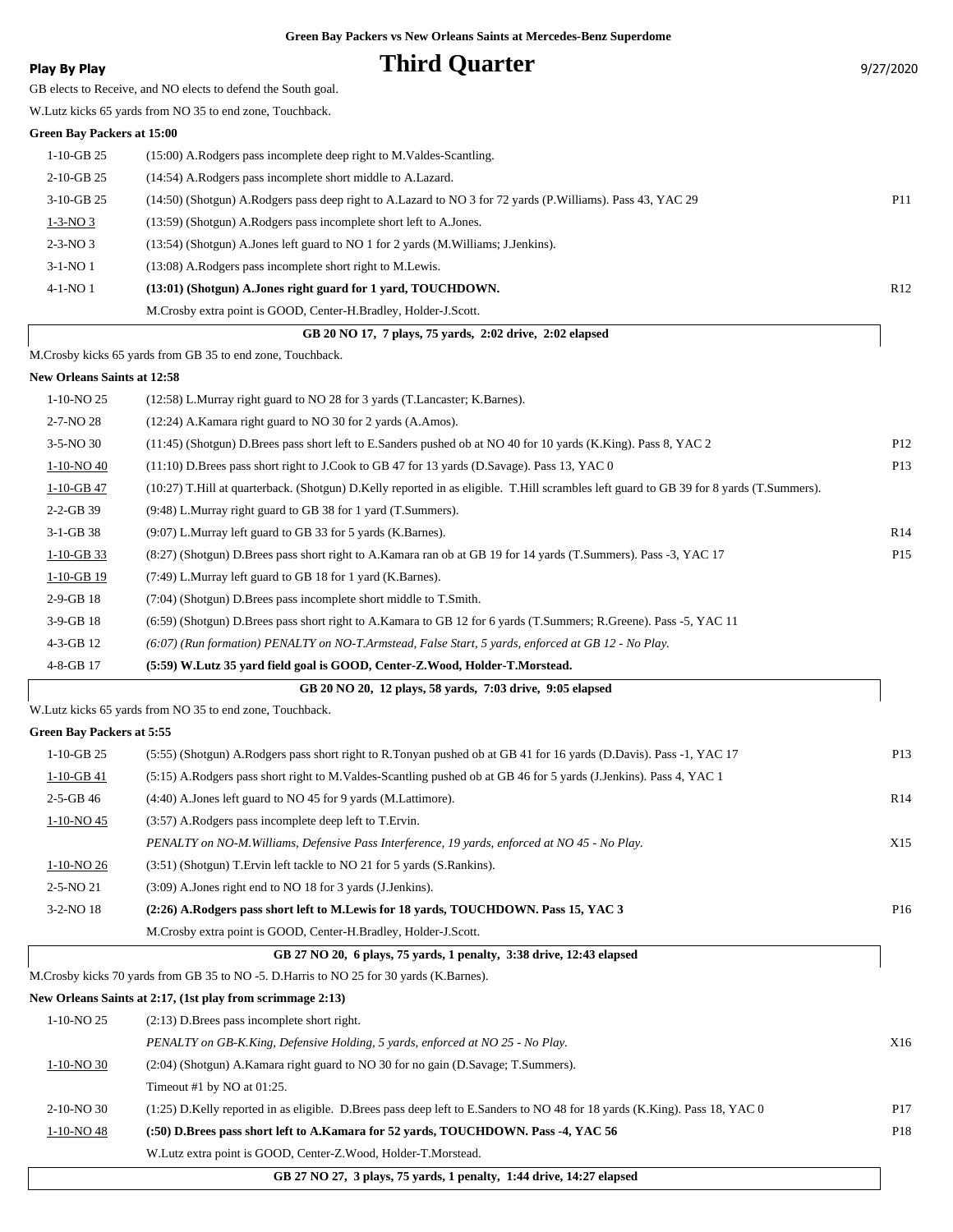W.Lutz kicks 65 yards from NO 35 to end zone, Touchback.

### **Green Bay Packers at 0:33**

1-10-GB 25 (:33) A.Rodgers pass short left to R.Tonyan to GB 39 for 14 yards (C.Gardner-Johnson; M.Jenkins). Pass 2, YAC 12 P17

| <b>END OF OUARTER</b>     |              | Time |              | <b>First Downs</b> | <b>Efficiencies</b> |        |        |  |
|---------------------------|--------------|------|--------------|--------------------|---------------------|--------|--------|--|
|                           | <b>Score</b> | Poss | $\mathbf{R}$ | P X T              |                     | 3 Down | 4 Down |  |
| <b>Green Bay Packers</b>  |              | 6:13 |              | 2 4 1              |                     | 2/3    |        |  |
| <b>New Orleans Saints</b> | 27           | 8:47 |              | 51                 |                     | 2/3    | 0/0    |  |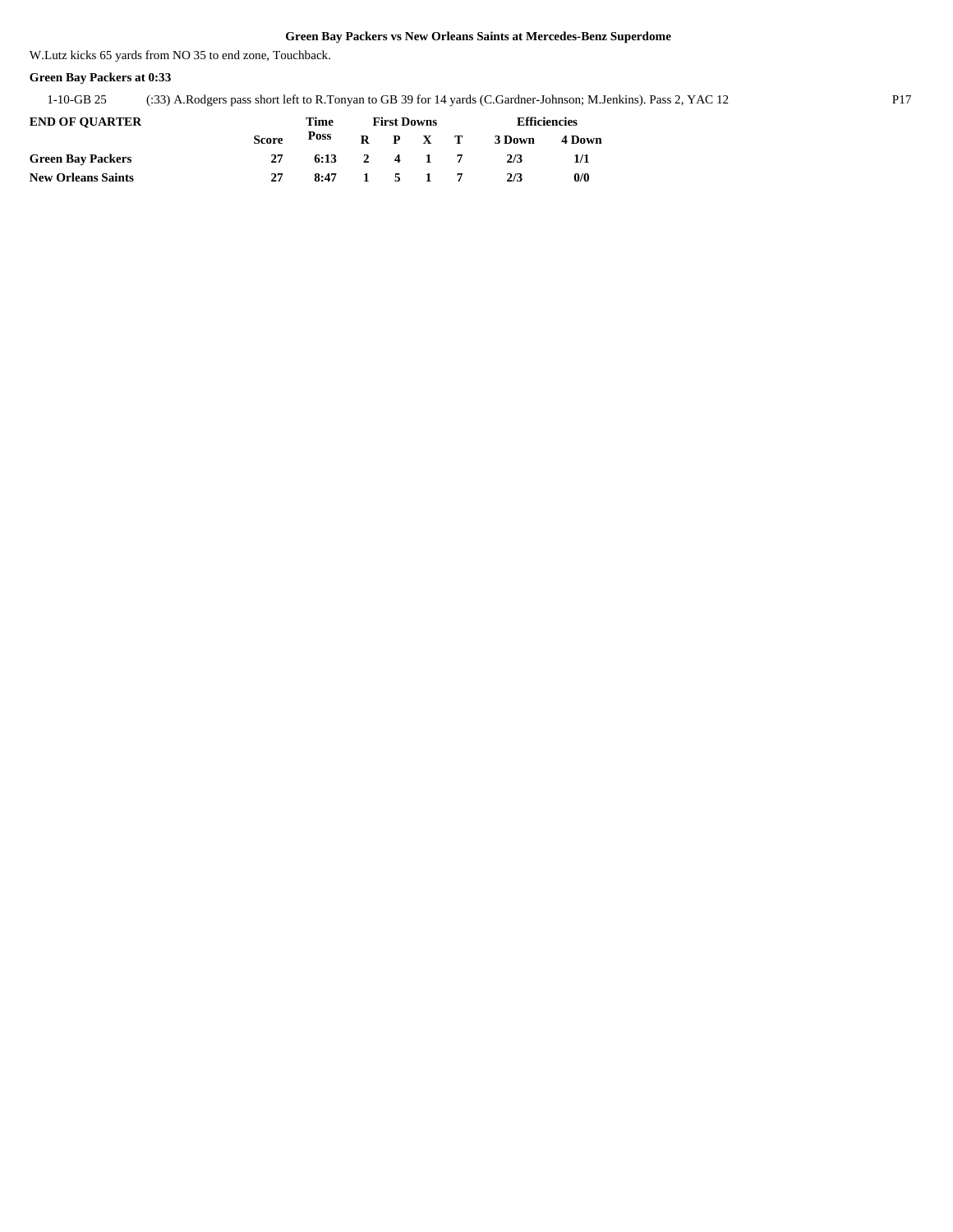| <b>Play By Play</b>                | <b>Fourth Quarter</b>                                                                                                                                                                                                                      | 9/27/2020       |
|------------------------------------|--------------------------------------------------------------------------------------------------------------------------------------------------------------------------------------------------------------------------------------------|-----------------|
| Green Bay Packers continued.       |                                                                                                                                                                                                                                            |                 |
| $1-10-GB$ 39                       | (15:00) (Shotgun) A.Rodgers pass short right to T.Ervin to GB 44 for 5 yards (M.Jenkins). Pass 0, YAC 5                                                                                                                                    |                 |
| $2 - 5 - GB$ 44                    | (14:16) (Shotgun) A.Rodgers pass incomplete short right.                                                                                                                                                                                   |                 |
| 3-5-GB 44                          | (14:11) (Shotgun) J. Williams right end to GB 48 for 4 yards (D. Davis).                                                                                                                                                                   |                 |
| $4-1-GB$ 48                        | (13:12) A.Jones right guard to GB 49 for 1 yard (M.Lattimore, M.Jenkins).<br>New Orleans challenged the first down ruling, and the play was REVERSED.                                                                                      |                 |
| <b>New Orleans Saints at 13:07</b> | A. Jones right guard to GB 48 for no gain (M. Lattimore, M. Jenkins).                                                                                                                                                                      |                 |
| $1-10-GB$ 48                       | (13:07) (Shotgun) D.Brees pass short middle to L.Murray to GB 41 for 7 yards (P.Smith; K.Barnes). Pass 3, YAC 4                                                                                                                            |                 |
| $2-3-GB$ 41                        | (12:23) T.Hill at quarterback. (Shotgun) T.Hill up the middle to GB 43 for -2 yards (Z.Smith). FUMBLES (Z.Smith), RECOVERED by GB-                                                                                                         |                 |
| Green Bay Packers at 12:19         | Z. Smith at GB 43. Z. Smith to GB 43 for no gain (T. Hill).                                                                                                                                                                                |                 |
| $1-10-GB$ 43                       |                                                                                                                                                                                                                                            |                 |
| $2 - 3 - 50$                       | (12:19) (Shotgun) A.Rodgers pass short left to A.Lazard to 50 for 7 yards (M.Jenkins). Pass 5, YAC 2<br>(11:41) (Shotgun) A.Rodgers pass short right to J.Williams to NO 47 for 3 yards (A.Anzalone). Pass 0, YAC 3                        | P18             |
|                                    |                                                                                                                                                                                                                                            | P <sub>19</sub> |
| $1-10-NO$ 47                       | (10:55) A.Rodgers pass short right to J.Sternberger pushed ob at NO 35 for 12 yards (M.Jenkins). Pass -2, YAC 14<br>(10:16) (Shotgun) J. Williams right guard to NO 32 for 3 yards (T. Hendrickson).                                       |                 |
| $1-10-NO$ 35                       |                                                                                                                                                                                                                                            |                 |
| 2-7-NO 32                          | (9:33) (Shotgun) A.Rodgers pass incomplete [M.Jenkins].                                                                                                                                                                                    |                 |
| 3-7-NO 32                          | (9:29) (Shotgun) A.Rodgers pass short right to J.Sternberger to NO 31 for 1 yard (J.Jenkins; C.Jordan). Pass 0, YAC 1                                                                                                                      |                 |
| 4-6-NO 31                          | (8:52) M.Crosby 49 yard field goal is GOOD, Center-H.Bradley, Holder-J.Scott.                                                                                                                                                              |                 |
|                                    | GB 30 NO 27, 7 plays, 26 yards, 3:32 drive, 6:13 elapsed                                                                                                                                                                                   |                 |
|                                    | M. Crosby kicks 65 yards from GB 35 to end zone, Touchback.                                                                                                                                                                                |                 |
| <b>New Orleans Saints at 8:47</b>  |                                                                                                                                                                                                                                            |                 |
| 1-10-NO <sub>25</sub>              | (8:47) (Shotgun) D.Brees pass short right to A.Kamara to NO 28 for 3 yards (K.Barnes). Pass 2, YAC 1                                                                                                                                       |                 |
| $2 - 7 - NO 28$                    | (8:10) (Shotgun) D.Brees pass short right to D.Harris to NO 30 for 2 yards (T.Summers). Pass 2, YAC 0                                                                                                                                      |                 |
| $3-5-NO$ 30                        | (7:30) (Shotgun) D.Brees pass short left to A.Kamara to NO 30 for no gain (C.Sullivan). Pass -4, YAC 4                                                                                                                                     |                 |
| 4-5-NO 30                          | (6:43) T.Morstead punts 34 yards to GB 36, Center-Z.Wood, fair catch by T.Ervin.                                                                                                                                                           |                 |
| <b>Green Bay Packers at 6:36</b>   |                                                                                                                                                                                                                                            |                 |
| $1-10-GB$ 36                       | (6:36) (Shotgun) A.Rodgers pass deep left to J.Sternberger pushed ob at NO 41 for 23 yards (M.Lattimore). Pass 20, YAC 3                                                                                                                   | P <sub>20</sub> |
| 1-10-NO 41                         | (5:59) (Shotgun) A.Jones left tackle pushed ob at NO 22 for 19 yards (M.Williams).                                                                                                                                                         | R <sub>21</sub> |
| 1-10-NO <sub>22</sub>              | (5.17) (Shotgun) A.Jones right tackle to NO 17 for 5 yards (C.Gardner-Johnson).                                                                                                                                                            |                 |
| 2-5-NO 17                          | (4:34) (Shotgun) A. Jones right guard to NO 15 for 2 yards (M. Jenkins).                                                                                                                                                                   |                 |
| 3-3-NO 15                          | (3:49) (Shotgun) A.Rodgers pass incomplete short right to A.Lazard.                                                                                                                                                                        |                 |
| $1 - 1 - NO_1$                     | Penalty on NO-D.Davis, Defensive Offside, declined.<br>PENALTY on NO-J.Jenkins, Defensive Pass Interference, 14 yards, enforced at NO 15 - No Play.<br>(3:42) (Shotgun) J. Williams right guard to NO 1 for no gain (C. Jordan; D. Davis). | X22             |
| $2-1-NO1$                          | (2:56) (Shotgun) A.Rodgers pass incomplete short left to M.Valdes-Scantling (J.Jenkins).                                                                                                                                                   |                 |
|                                    | PENALTY on NO-J.Jenkins, Defensive Pass Interference, 0 yards, enforced at NO 1 - No Play.                                                                                                                                                 | X23             |
| <u>1-1-NO 1</u>                    | (2:52) A.Jones left guard to NO 1 for no gain (C.Jordan; M.Brown).<br>Green Bay challenged the short of the goal line ruling, and the play was Upheld. The ruling on the field stands. (Timeout #1.)                                       |                 |
| $2-1-NO1$                          | (2:04) A.Rodgers pass short right to R.Tonyan for 1 yard, TOUCHDOWN. Pass 1, YAC 0                                                                                                                                                         | P <sub>24</sub> |
|                                    | M.Crosby extra point is GOOD, Center-H.Bradley, Holder-J.Scott.                                                                                                                                                                            |                 |
| Two-Minute Warning                 |                                                                                                                                                                                                                                            |                 |
|                                    | GB 37 NO 27, 7 plays, 64 yards, 2 penalties, 4:36 drive, 13:00 elapsed                                                                                                                                                                     |                 |
|                                    | M.Crosby kicks 65 yards from GB 35 to end zone, Touchback.                                                                                                                                                                                 |                 |
| <b>New Orleans Saints at 2:00</b>  |                                                                                                                                                                                                                                            |                 |
| 1-10-NO <sub>25</sub>              | (2:00) (Shotgun) D.Brees pass incomplete short right to E.Sanders (J.Alexander).                                                                                                                                                           |                 |
| 2-10-NO <sub>25</sub>              | (1:56) (Shotgun) D.Brees pass deep middle to E.Sanders to NO 43 for 18 yards (W.Redmond). Pass 18, YAC 0                                                                                                                                   | P <sub>19</sub> |
| $1-10-NO$ 43                       | (1:34) (No Huddle, Shotgun) D.Brees pass short left to A.Kamara to NO 46 for 3 yards (O.Burks). Pass 0, YAC 3                                                                                                                              |                 |
| $2 - 7 - NO_46$                    | (1:17) (No Huddle, Shotgun) D.Brees pass short right to A.Trautman to GB 44 for 10 yards (C.Sullivan). Pass 9, YAC 1                                                                                                                       | P <sub>20</sub> |
| 1-10-GB 44                         | $(1:06)$ (No Huddle) D. Brees spiked the ball to stop the clock.                                                                                                                                                                           |                 |

2-10-GB 44 (1:05) (Shotgun) D.Brees pass incomplete short right to A.Kamara.

4-1-GB 35 (:41) (No Huddle, Shotgun) D.Brees pass short middle to T.Smith to GB 16 for 19 yards (D.Savage). Pass 15, YAC 4 P21

<sup>3-10-</sup>GB 44 (1:02) (Shotgun) D.Brees pass short left to T.Smith to GB 35 for 9 yards (A.Amos; W.Redmond). Pass 7, YAC 2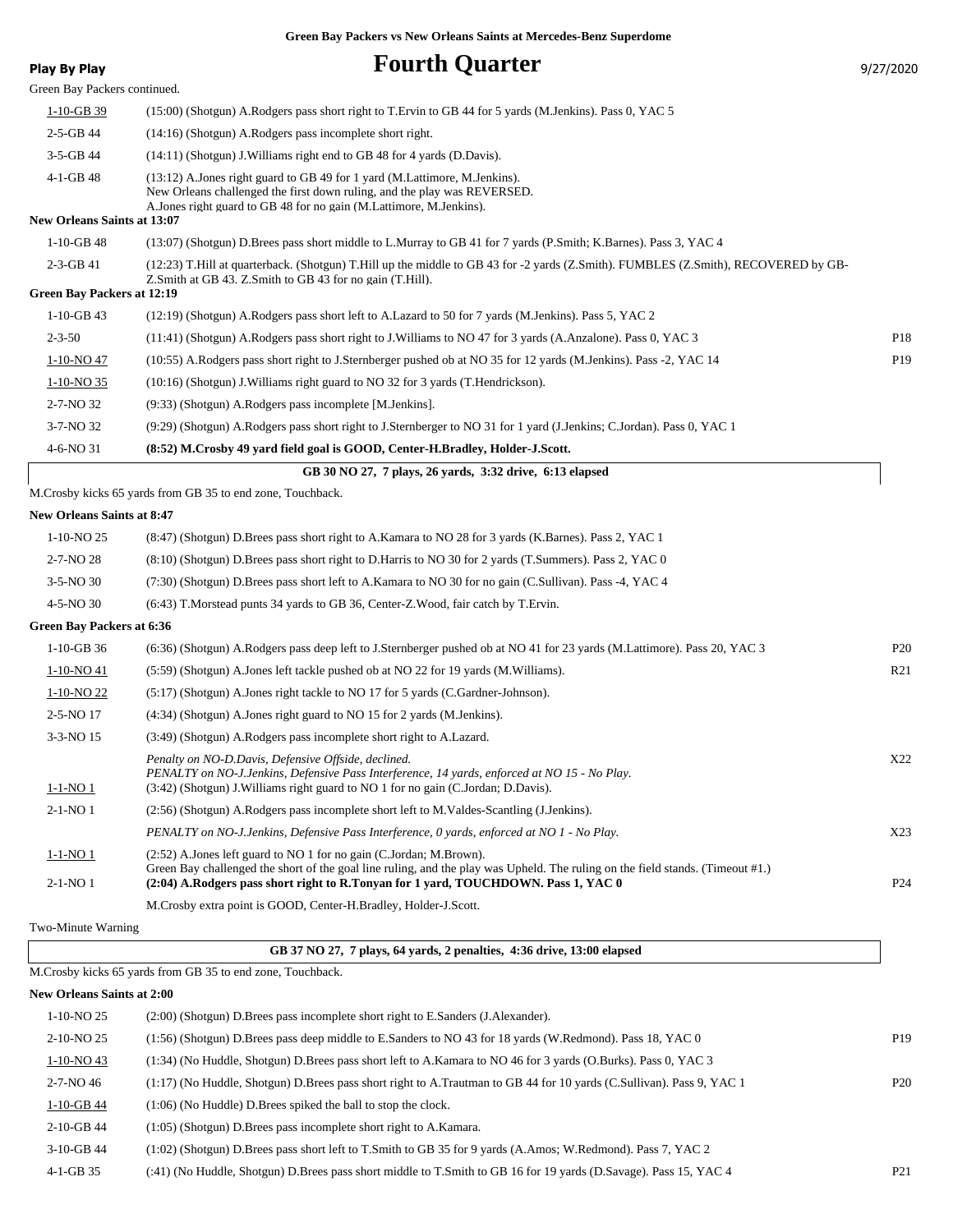Timeout #2 by NO at 00:35.

### 1-10-GB 16 **(:35) W.Lutz 34 yard field goal is GOOD, Center-Z.Wood, Holder-T.Morstead.**

Timeout #2 by GB at 00:32.

#### **GB 37 NO 30, 9 plays, 59 yards, 1:28 drive, 14:28 elapsed**

W.Lutz kicks onside 8 yards from NO 35 to NO 43, out of bounds. Kickoff out of bounds; ball was spotted at the 43.

### **Green Bay Packers at 0:32**

1-10-NO 43 (:32) A.Rodgers kneels to NO 44 for -1 yards.

| <b>END OF OUARTER</b>     |       | Time            |              | <b>First Downs</b> | <b>Efficiencies</b> |        |  |
|---------------------------|-------|-----------------|--------------|--------------------|---------------------|--------|--|
|                           | Score | Poss            |              | $R$ $P$ $X$ $T$    | 3 Down              | 4 Down |  |
| <b>Green Bay Packers</b>  |       | $10:33$ 1 4 2 7 |              |                    | 0/2                 | 0/1    |  |
| <b>New Orleans Saints</b> | 30    | 4:27            | $\mathbf{0}$ | 3 0 3              | 0/2                 | 1/1    |  |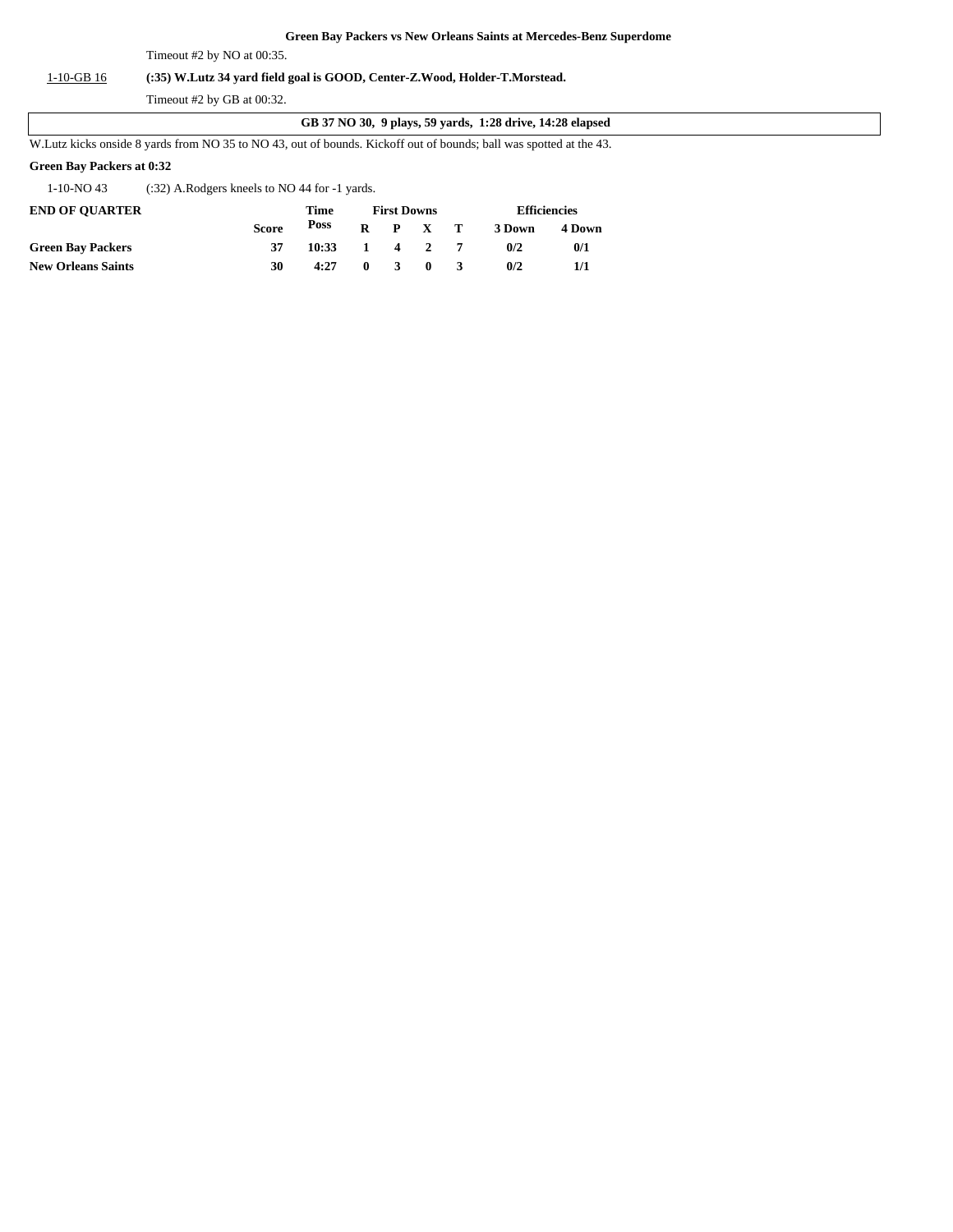# **Miscellaneous Statistics Report**

**Green Bay Packers vs New Orleans Saints**

**9/27/2020 at Mercedes-Benz Superdome**

### **Ten Longest Plays for Green Bay Packers**

| Yards | 0tr | <b>Play Start</b>              | <b>Play Description</b>                                                                                                                                |
|-------|-----|--------------------------------|--------------------------------------------------------------------------------------------------------------------------------------------------------|
| 72    |     | 3 3-10-GB 25                   | (14:50) (Shotgun) A.Rodgers pass deep right to A.Lazard to NO 3 for 72 yards (P.Williams). Pass 43, YAC 29                                             |
| 48    |     | $2 \quad 1 - 10 - 50$          | (11:59) A.Rodgers pass deep left to A.Lazard to NO 2 for 48 yards (M.Lattimore). Pass 42, YAC 6                                                        |
| 23    |     | 4 1-10-GB 36                   | (6:36) (Shotgun) A.Rodgers pass deep left to J.Sternberger pushed ob at NO 41 for 23 yards (M.Lattimore). Pass 20, YAC 3                               |
| 21    |     | $1 \quad 1 - 10 - GB$ 48       | (2:34) (Shotgun) J. Williams left end to NO 46 for 6 yards (M. Jenkins).<br>PENALTY on NO-M.Jenkins, Horse Collar Tackle, 15 yards, enforced at NO 46. |
| 19    |     | 4 1-10-NO 41                   | (5:59) (Shotgun) A.Jones left tackle pushed ob at NO 22 for 19 yards (M.Williams).                                                                     |
| 18    |     | $3 - 3 - 2 - NO$ 18            | (2:26) A. Rodgers pass short left to M. Lewis for 18 yards, TOUCHDOWN. Pass 15, YAC 3                                                                  |
| 16    |     | $3 \quad 1 - 10 - GB$ 25       | (5:55) (Shotgun) A.Rodgers pass short right to R.Tonyan pushed ob at GB 41 for 16 yards (D.Davis). Pass -1, YAC 17                                     |
| 14    |     | 3 1-10-GB 25                   | (:33) A.Rodgers pass short left to R.Tonyan to GB 39 for 14 yards (C.Gardner-Johnson; M.Jenkins). Pass 2, YAC 12                                       |
| 13    |     | 1 3-12-NO 33                   | (1:18) (Shotqun) A.Rodgers scrambles up the middle to NO 20 for 13 yards (J.Jenkins).                                                                  |
| 13    |     | $2 \quad 1 - 10 - GB \quad 22$ | (4:24) (Shotgun) A.Jones left end pushed ob at GB 35 for 13 yards (M.Lattimore).                                                                       |
|       |     |                                | Ten Longest Plays for New Orleans Saints                                                                                                               |

**Yards Qtr Play Start Play Description**

| 52 | $3 \quad 1 - 10 - NO \quad 48$ | (:50) D.Brees pass short left to A.Kamara for 52 yards, TOUCHDOWN. Pass -4, YAC 56                                         |
|----|--------------------------------|----------------------------------------------------------------------------------------------------------------------------|
| 49 | 1 1-10-NO 33                   | (6:47) (Shotgun) A.Kamara left tackle to GB 18 for 49 yards (A.Amos).                                                      |
| 21 | 2 3-15-NO 20                   | (8:50) (Shotqun) D.Brees pass short left to A.Kamara to NO 41 for 21 yards (D.Savage). Pass 1, YAC 20                      |
| 19 | 4 4-1-GB 35                    | (:41) (No Huddle, Shotgun) D.Brees pass short middle to T.Smith to GB 16 for 19 yards (D.Savage). Pass 15, YAC 4           |
| 18 | 3 2-10-NO 30                   | (1:25) D.Kelly reported in as eligible. D.Brees pass deep left to E.Sanders to NO 48 for 18 yards (K.King). Pass 18, YAC 0 |
| 18 | 4 2-10-NO 25                   | (1:56) (Shotgun) D.Brees pass deep middle to E.Sanders to NO 43 for 18 yards (W.Redmond). Pass 18, YAC 0                   |
| 14 | 3 1-10-GB 33                   | (8:27) (Shotgun) D.Brees pass short right to A.Kamara ran ob at GB 19 for 14 yards (T.Summers). Pass -3, YAC 17            |
| 13 | $3 \quad 1 - 10 - NO \quad 40$ | (11:10) D.Brees pass short right to J.Cook to GB 47 for 13 yards (D.Savage). Pass 13, YAC 0                                |
| 12 | 2 2-3-GB 30                    | (:28) (Shotgun) D.Brees pass short left to A.Kamara to GB 18 for 12 yards (D.Savage; K.King). Pass 3, YAC 9                |
| 11 | 1 2-3-GB 11                    | (5:15) (Shotgun) D.Brees pass short middle to A.Kamara for 11 yards, TOUCHDOWN. Pass 5, YAC 6                              |

| <b>Touchdown Scoring Information</b> |                    | <b>Offense</b> |   | <b>Defense</b> Special Teams |  |  |  |
|--------------------------------------|--------------------|----------------|---|------------------------------|--|--|--|
| <b>VISITOR</b>                       | Green Bay Packers  | 4              |   |                              |  |  |  |
| <b>HOME</b>                          | New Orleans Saints | -3             | 0 |                              |  |  |  |
| <b>Player Scoring Information</b>    |                    |                |   |                              |  |  |  |

|     | Club Player |   | TD Rush<br>TD | <b>Rec KO TD</b><br>TD |   | Punt Int TD<br>TD |   | Fum<br>TD | Misc<br>TD | FG | <b>XP</b> | 2Pt<br>Rush | 2Pt<br>Rec | Sfty | Points |
|-----|-------------|---|---------------|------------------------|---|-------------------|---|-----------|------------|----|-----------|-------------|------------|------|--------|
| GB  | M.Crosby    | 0 | 0             | $\mathbf{0}$           | 0 | 0                 | 0 | 0         | 0          |    | 4         | 0           | 0          | 0    | 13     |
| GB  | A.Jones     | 0 |               | 0                      | 0 | 0                 | 0 | 0         | 0          | 0  | 0         | 0           | 0          | 0    | 6      |
| GB  | A.Lazard    | 0 | 0             |                        | 0 | 0                 | 0 | 0         | 0          | 0  | 0         | 0           | 0          | 0    | 6      |
| GB  | R.Tonyan    | 0 | 0             |                        | 0 | 0                 | 0 | 0         | 0          | 0  | 0         | 0           | 0          | 0    | 6      |
| GB  | M.Lewis     | 0 | 0             |                        | 0 | 0                 | 0 | 0         | 0          | 0  | 0         | 0           | 0          | 0    | 6      |
| NO. | A.Kamara    | 0 | 0             |                        | 0 | 0                 | 0 | 0         | 0          | 0  | 0         | 0           | 0          | 0    | 12     |
| NO. | W.Lutz      | 0 | 0             |                        | 0 | 0                 | 0 | 0         | 0          | 3  | 3         |             | 0          | 0    | 12     |
| NO. | E.Sanders   | 0 | 0             |                        | 0 | 0                 | 0 | 0         | 0          | 0  | 0         |             | 0          | 0    | 6      |

| <b>Possession Detail</b>    | <b>First Half</b> | Home<br>4<br>2:13<br>-6<br>3<br>11:01<br>0 | <b>Second Half</b> |       | Game           |       |  |
|-----------------------------|-------------------|--------------------------------------------|--------------------|-------|----------------|-------|--|
|                             | <b>Visitor</b>    |                                            | <b>Visitor</b>     | Home  | <b>Visitor</b> | Home  |  |
| Largest Lead                | 6                 |                                            | 10                 | 0     | 10             | 4     |  |
| Drives Leading              |                   |                                            |                    | 0     |                |       |  |
| Time of Possession Leading  | 1:48              |                                            | 5:08               | 0:00  | 6:56           | 2:13  |  |
| Largest Deficit             | $-4$              |                                            | 0                  | $-10$ | -4             | $-10$ |  |
| Drives Trailing             | 3                 |                                            |                    | 4     | 4              |       |  |
| Time of Possession Trailing | 7:28              |                                            | 2:02               | 12:26 | 9:30           | 23:27 |  |
| Times Score Tied Up         |                   |                                            |                    |       |                |       |  |
| Lead Changes                |                   | 4                                          |                    |       |                |       |  |